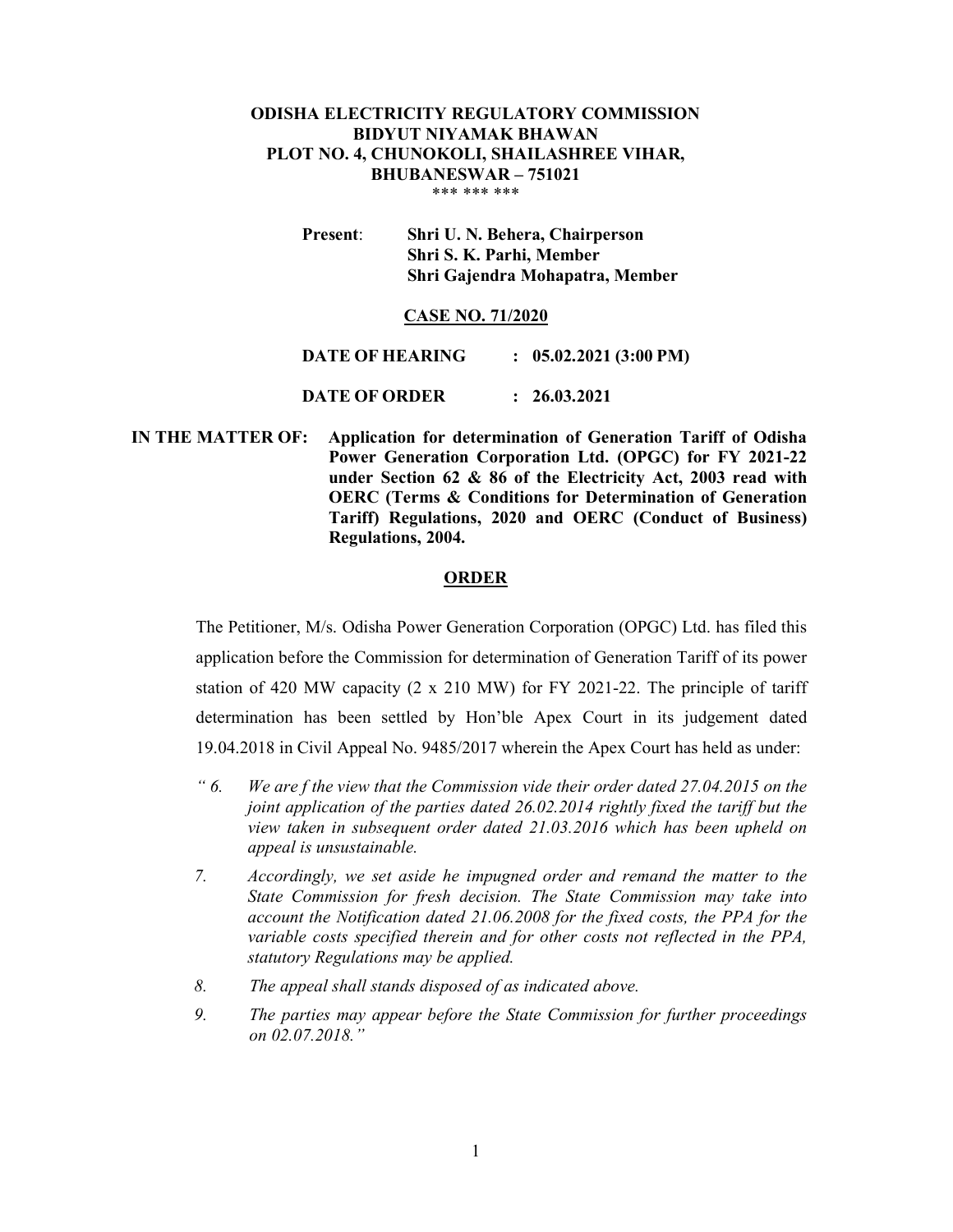Accordingly, OPGC has been filing annual tariff petition before the Commission since 2016-17.

- 2. Now OPGC Ltd. has filed the present petition for determination of tariff for FY 2021- 22 which shall be determined by the Commission in accordance with the principle already laid down by the Hon'ble Apex Court. Under the existing legal set up, GRIDCO Ltd. is evacuating power from the generating stations of OPGC Ltd. and delivering it to the Distribution Utilities of Odisha (Distribution Licensee).
- 3. After due scrutiny and admission of the aforesaid petition, the Commission had directed OPGC Ltd. to publish its application in the approved format. In compliance to the same; public notice was given in leading and widely circulated newspaper and was also posted in the Commission's website, in order to invite objections/suggestions from the general public. The applicant was also directed to file its rejoinder to the objections/suggestions filed by the objectors. In response to the aforesaid public notice, the Commission received 4 numbers of objections/suggestions from the following persons /organizations:-

(1) Sri Ananda Kumar Mohapatra, Power Analyst, S/O. Jachindranath Mohapatra, Plot No.639/1021, Lane-2, Laxmi Vihar, P.O: Bankual, Tankapani Road, P.S: Saheed Nagar, Bhubaneswar, Dist.-Khurda-751002; (2) Shri Ramesh Ch. Satpathy, Secretary, National Institute of Indian Labour & President, Upobhokta Mahasangha, Plot No.302(B), Beherasahi, Nayapalli, Bhubaneswar-751012; (3) Shri R.P.Mahapatra, Retd. Chief Engineer & Member (Gen.), Plot No-775 (P), Lane-3, Jayadev Vihar, Bhubaneswar-751013; and (4) M/s. GRIDCO Limited, Janapath, Bhubaneswar-751022.

All the above named Objectors along with the representative of Department of Energy, Government of Odisha were present during tariff hearing and their written submissions filed before the Commission were taken on record and also considered by the Commission. The applicant submitted its reply to the issues raised by the various objectors during hearing.

4. In exercise of the power conferred under Section 94(3) of the Electricity Act, 2003 and to protect the interest of the consumers, the Commission has appointed World Institute of Sustainable Energy (WISE), Pune as Consumer Counsel for objective analysis of the applicant's petition for determination of generation tariff proposal for its different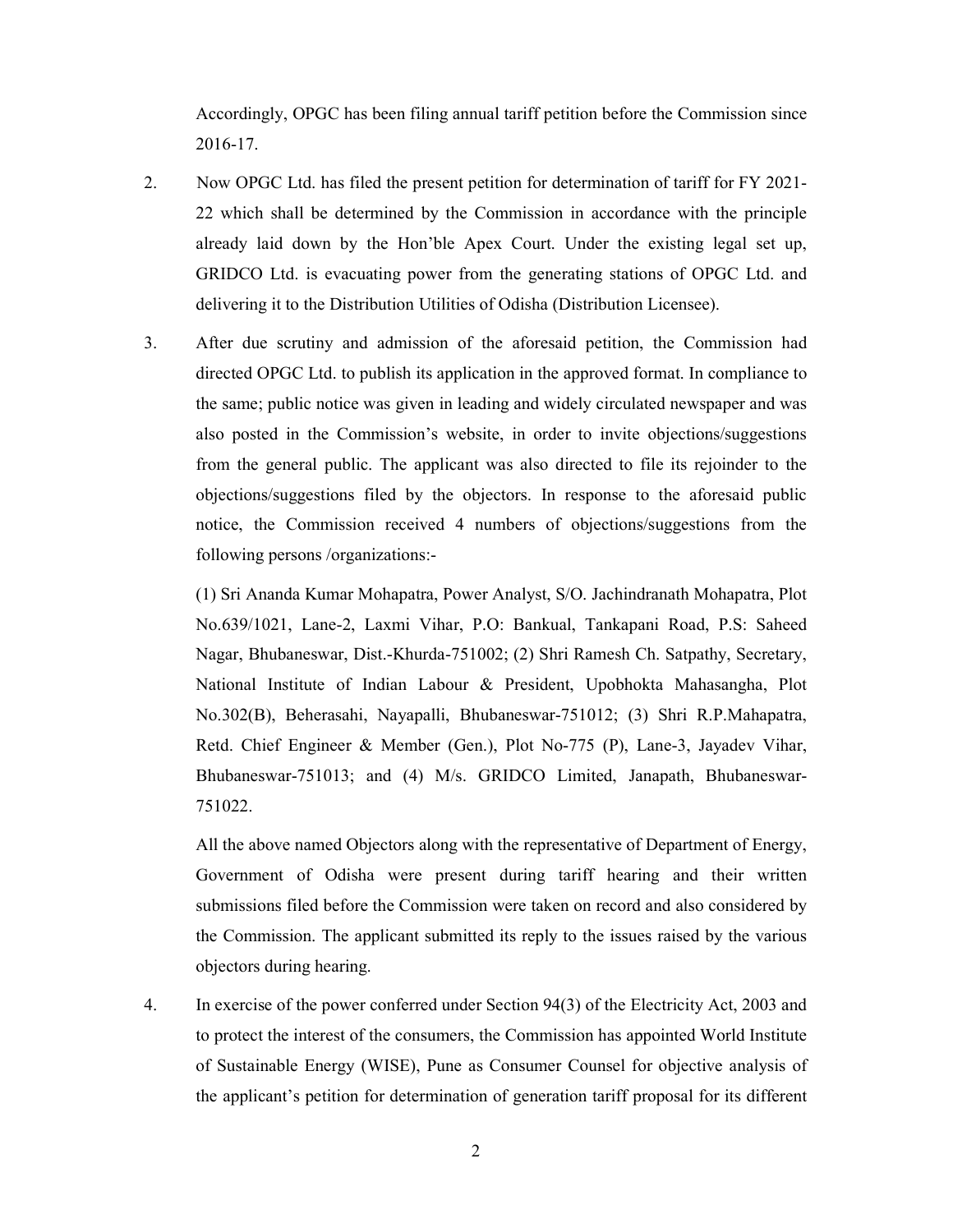power stations for the financial year 2021-22. The Consumer Counsel presented views on the matter during the hearing.

- 5. The date of hearing was fixed as 05.02.2021 at 3.00 P.M and was duly notified in the leading and widely circulated newspaper mentioning the list of objectors. The Commission also issued individual notice to the objectors and the Department of Energy, Government of Odisha informing them about the date and time of hearing through virtual mode due to COVID-19 pandemic situation in the State and requesting the Applicant, the Objectors and the Government's authorized representative to furnish their individual e-mail ID and Whatsapp number in the address  $\text{occ.ve}(\partial \text{gmail.com})$  on the previous day of hearing to facilitate providing links for hearing. Accordingly, the Applicant, Objectors and the representative of DoE, GoO had furnished their e-mail IDs, took part during the proceedings and offered their views/suggestion/proposal in the hearing on virtual mode on the date and time fixed by the Commission.
- 6. As part of the consultative process, the Commission conducted a public hearing at its premises at Bhubaneswar on 05.02.2021 at 3.00 P.M and heard the Applicant, Objectors, Consumer Counsel and the Representative of the Dept. of Energy, Government of Odisha at length. The Commission convened the State Advisory Committee (SAC) meeting on 22.02.2021 at 11.00 AM to discuss about the application for determination of generation tariff proposal of the generating company for FY 2021-22. The Members of SAC presented their valuable suggestions and views on the matter for consideration of the Commission.

# OPGC PROPOSAL FOR DETERMINATION OF GENARATION TARIFF FOR THE FY 2021-22 (PARA 7 TO 26)

7. OPGC has stated that they had entered into Bulk Power Supply Agreement with GRIDCO dated 13.08.1996 ("PPA") to sell power from its generating Units- I&II having capacity of 420 MW (2x 210 MW) of IB thermal power station. The said PPA was approved by the Government of Odisha and came into force from 01.01.1995. Further, a Tripartite Agreement was signed between OPGC, GRIDCO and Government of Odisha on 18.10.1998 ("Tripartite Agreement") providing certain amendments to the existing PPA. In addition, an escrow and securitization agreement dated 30.11.1998 was entered between OPGC, GRIDCO and Union Bank of India. Thereafter, an agreement was signed between OPGC and GRIDCO on 06.09.2012 as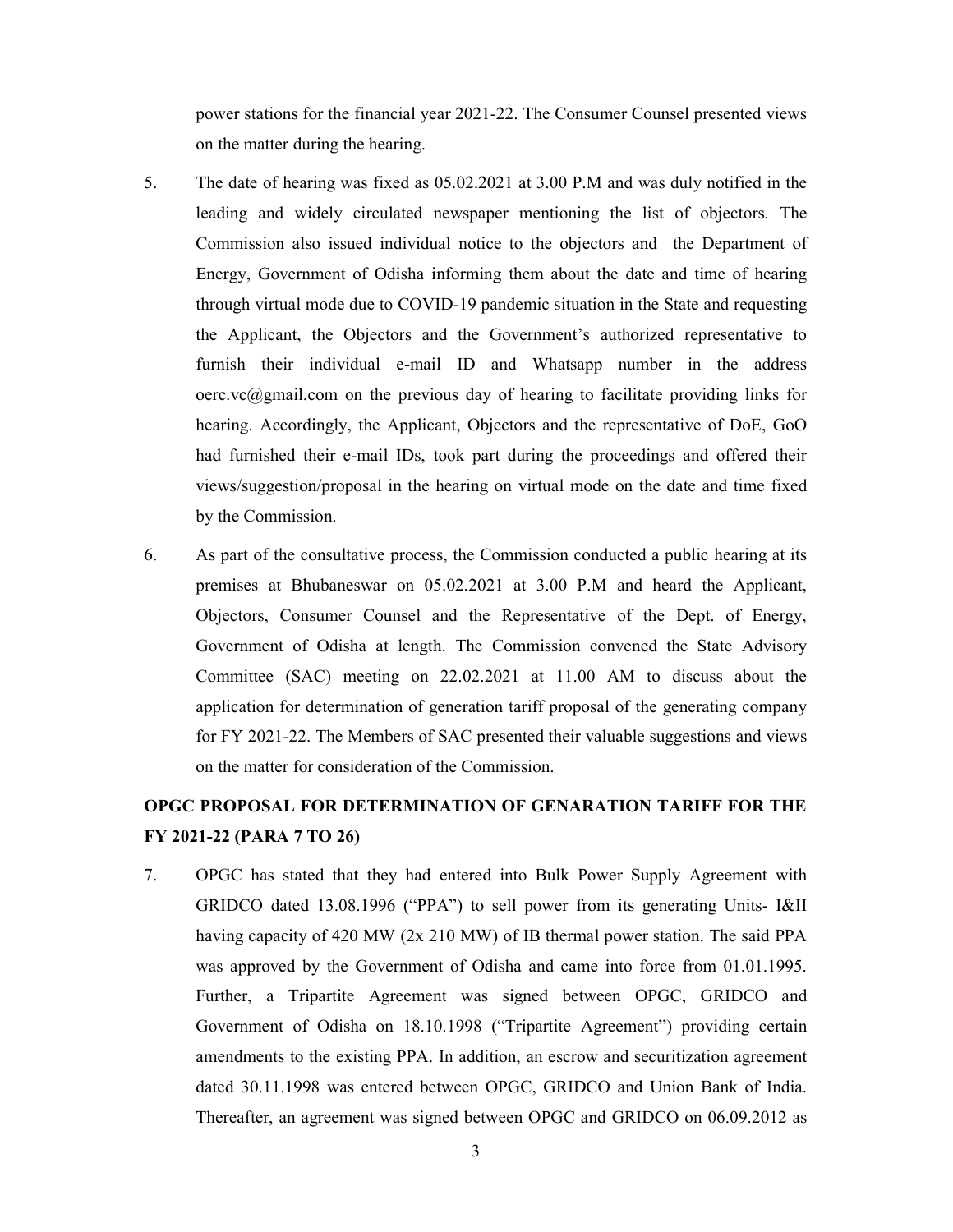supplemental to the Tripartite Agreement based on Government of Odisha Notification dated 21.06.2008 which was made effective from 12.10.2009. Subsequently, OPGC and GRIDCO had signed an amendment to the existing PPA on 19.12.2012 (together called the "Amended PPA") which has been approved by the Commission vide its order dated 27.04.2015 passed in Case No. 13/2002. Accordingly, OPGC had filed a petition before this Commission for approval of its generation tariff for FY 2016-17. The Commission vide its order dated 21.03.2016 had determined the generation tariff of Units-I and II in accordance with the Terms and Conditions of the OERC Generation Tariff Regulations, 2014. OPGC had filed an appeal before the Hon'ble APTEL against the said tariff order and Hon'ble APTEL vide its judgment dated 06.04.2017 had upheld the Commission's order. Being aggrieved of the judgment of the Hon'ble APTEL OPGC had filed a Civil Appeal No. 9485 of 2017 before the Hon'ble Supreme Court of India. Hon'ble Supreme Court vide its judgment dated 19.04.2018 had remanded the matter to this Commission for a fresh decision. In effect, Hon'ble Supreme Court had held that primarily the tariff norms under the PPA are to be followed in determining the tariff of OPGC and further to the extent there are tariff norms not covered by PPA, the OERC (Generation Tariff) Regulations, 2014 may be relied upon by the Commission to determine the tariff for OPGC. In the meantime, the Commission has notified the Odisha Electricity Regulatory Commission (Terms and Conditions for Determination of Generation Tariff) Regulations, 2020 ("OERC Generation Tariff Regulations, 2020") on July 15, 2020 in exercise of the powers conferred under Section 61 and Section 62 read with Section 181 of the Act. In accordance with the provisions of these regulations and in line with the approach adopted by the Commission for determination of tariffs for FY 2019-20 and FY 2020- 21, OPGC has now filed an instant petition for approval of its generation tariff for FY 2021-22.

#### Computation of Annual Fixed Cost

- 8. OPGC has submitted the Annual Fixed Cost components as per Clause 3.0 of Schedule II of the Amended PPA which comprises of the following:
	- Return on Equity;
	- Interest on loan capital;
	- Depreciation;
	- Interest on working capital; and
	- Operation and maintenance expenses.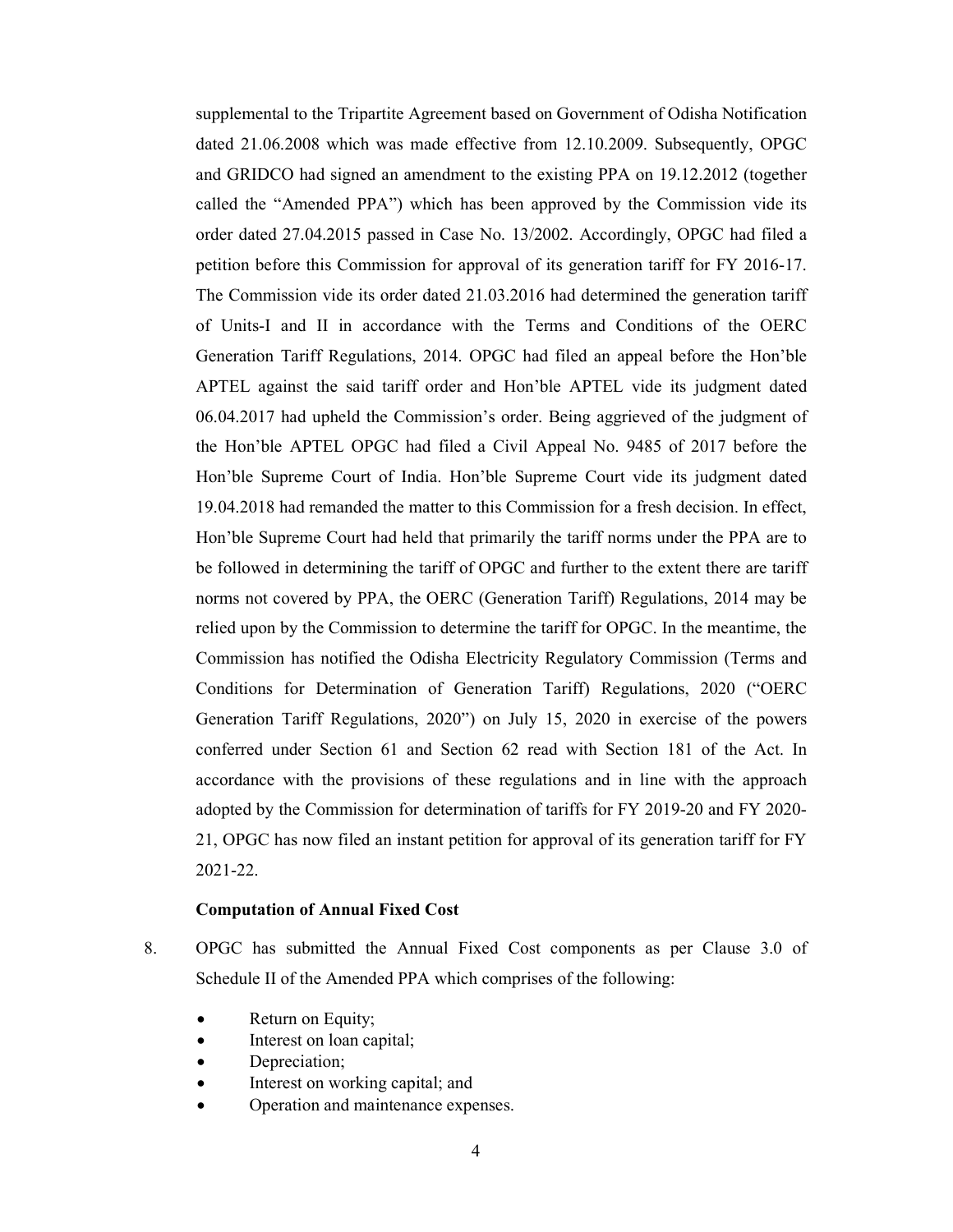# Capital Cost

9. OPGC has submitted that it has considered capital cost of Rs. 1060 Crore for the project for FY 2021-22 as per the Amended PPA signed between OPGC and GRIDCO and approved by OERC vide its Order dated 27.04.2015.

## Debt – Equity Ratio

10. OPGC submitted that it has considered the equity amount of Rs. 450 Crore and debt amount of Rs. 610 Crore of the original project cost of Rs.1060 crore as per approved Amended PPA by OERC vide Order dated 27.04.2015.

### Depreciation

11. OPGC has submitted that, as per Clause 3.0 (a) of Schedule II of the Amended PPA depreciation charges shall be equal to 7.5% of the Capital Cost during the year. However, OPGC has not claimed any amount towards depreciation on the original capital cost for FY 2021-22 as the assets of the generating Stations are fully depreciated by the financial year ending 31.03.2009.

# Return on Equity

12. OPGC has submitted that Clause 8.0 (10) of Schedule II of PPA provides for Return on Equity (RoE) at the rate of 16%. Considering the equity capital of Rs. 450 Crore of the original project cost, OPGC has claimed Rs.72 Crore towards RoE for determination of generation tariff for FY 2021-22.

### Interest on Loan Capital

13. OPGC has submitted that Clause 8.0 (7) and (11) of Schedule II of the Amended PPA stipulates that the loan amount shall be Rs. 610 Crore and interest on loan is to be allowed as per actual. As the loan amount of the original project cost has been fully repaid by financial year ending 2011-12, OPGC has not claimed any amount towards Interest on loan capital for determination of generation tariff of FY 2021-22.

# O&M Expenses

14. OPGC has submitted that, as per Clause 3.0 (d) and (e) of Schedule II of the Amended PPA, O&M expenses for first year of operation shall be at the rate of 2.5% of the capital cost of Rs 1030 Crore; which shall be escalated by 8% each year from April 1,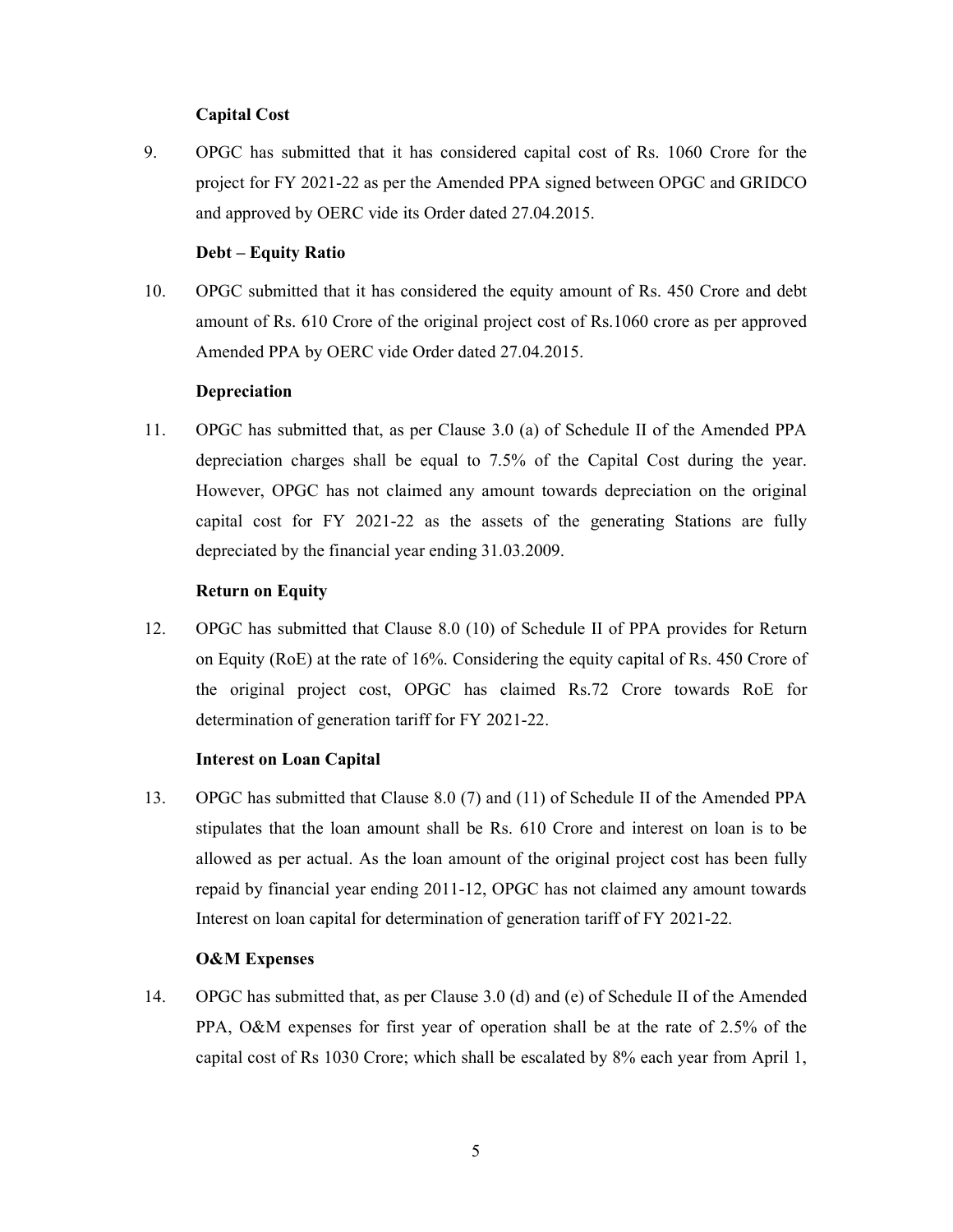1996. Considering the above methodology, the O&M expense proposed by OPGC for generation of tariff for FY 2021-22 is Rs. 176.35 Crore.

# Interest on Working Capital

15. OPGC has submitted that it has considered the components of working capital requirement as per the Clause 3.0 (f) of Schedule II of the Amended PPA. OPGC has stated that it has been availing working capital from external sources and therefore the actual interest rate for the Working Capital facility availed by OPGC in FY 2020-21 till 10.11.2020 is 7.70%. Accordingly, OPGC claimed interest on working capital as Rs.13.19 Crore for FY 2021-22. The detailed calculation of working capital requirement and Interest on Working Capital is given in Table - 1 below.

Table - 1 Proposed Interest on Working Capital by OPGC for FY 2021-22

|              |                                           | (Rs. Crore)   |
|--------------|-------------------------------------------|---------------|
| Sr. No.      | <b>Particulars</b>                        | <b>Amount</b> |
| 1.           | Cost of Coal for one and half months      | 43.69         |
| 2.           | Cost of Secondary Fuel Oil for two months | 5.57          |
| 3.           | O&M Expenses for one month                | 14.70         |
| 4.           | Receivables equivalent to two months      | 107.41        |
| 5.           | <b>Total Working Capital Requirement</b>  | 171.36        |
| 6.           | Interest Rate %                           | 7.70%         |
| $\mathbf{7}$ | <b>Interest on Working Capital</b>        | 13.19         |

# Summary of Annual Fixed Cost

16. Considering the above annual fixed cost components, OPGC has proposed the total Annual Fixed Cost for FY 2021-22 corresponding to the original project cost as Rs. 261.54 Crore. The details are given in the Table - 2 below.

| Table - 2                                                |
|----------------------------------------------------------|
| <b>Annual Fixed Cost proposed by OPGC for FY 2021-22</b> |
| considering original project cost                        |

| (Rs Crore)                     |        |
|--------------------------------|--------|
| <b>Particulars</b>             | Amount |
| Return on Equity               | 72.00  |
| Interest on loan capital       | 0.00   |
| Depreciation                   | 0.00   |
| O&M expenses                   | 176.35 |
| Interest on working capital    | 13.19  |
| <b>Total Annual Fixed Cost</b> | 261.54 |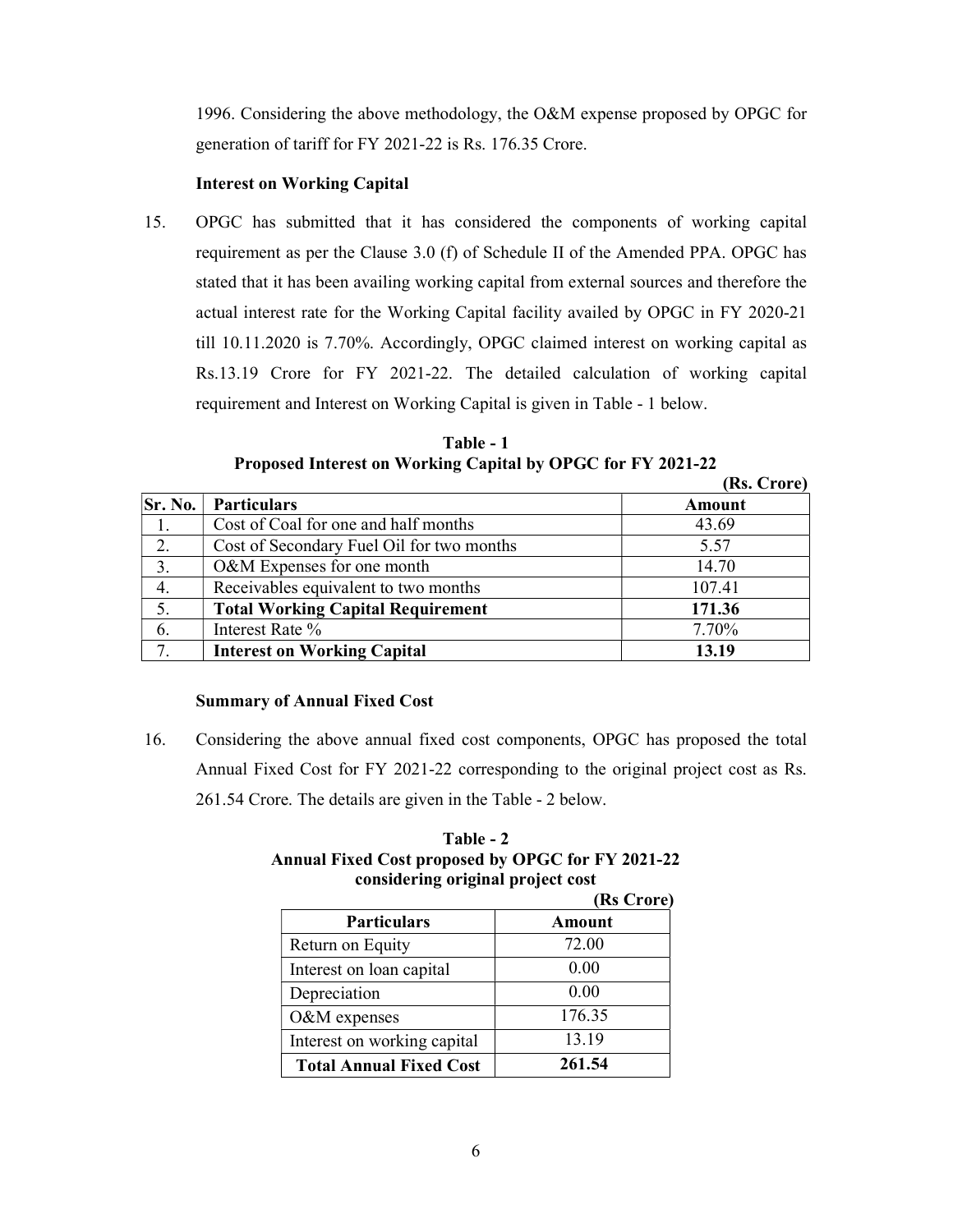#### Operation Performance Parameters

17. For calculation of energy charges, OPGC has proposed the operational performance parameters as per Clause 8 of Schedule-II of the Amended PPA. Accordingly OPGC has considered following operational norms for determination of energy charges of FY 2021-22. Details of these norms are given in Table - 3 below.

| perational performance parameters proposed by OPGC for F Y 2021- |               |        |
|------------------------------------------------------------------|---------------|--------|
| <b>Particulars</b>                                               | Unit          | Values |
| Normative Availability Factor                                    | $\frac{0}{0}$ | 68.49  |
| Plant Load Factor                                                | $\frac{0}{0}$ | 68.49  |
| <b>Gross Station Heat Rate</b>                                   | kcal / kWh    | 2500   |
| Secondary fuel oil consumption                                   | ml/kWh        | 3.5    |
| Auxiliary consumption                                            | $\frac{0}{0}$ | 9.50   |

Table - 3 Operational Performance Parameters Proposed by OPGC for FY 2021-22

Price & GCV of Coal and Secondary Fuel Oil

- 18. OPGC submitted that the Price & Gross Calorific Value (GCV) of Coal and Secondary fuel oil will be considered as per Clause 7 of Schedule II of the existing PPA and also as per Clause 9 of Schedule II of the PPA which stipulates that the prices and GCV of coal and oil for one year shall be the base for the next year. The Commission vide its Order dated October 28, 2020 in Case No. 43 of 2017 on the Petition filed by OPGC regarding the dispute on Gross Calorific Value, finalized a formula of calculating GCV of coal as delivered to the power station (total moisture basis). OPGC has filed Appeal No. 189 of 2020 before the Hon'ble APTEL against this Commission's Order dated October 28, 2020 in Case No. 43 of 2017 on the GCV to be considered for tariff computation.
- 19. As per the provision of PPA, the GCV of Oil and Coal is to be considered as actually delivered to the power station. Accordingly, OPGC has considered the GCV of coal and oil as actually delivered to the power station for the computation of energy charges. As it is not possible to provide the auditor certified value of delivered price and GCV of oil and coal for the whole year FY 2020-21, OPGC has considered the actual weighted average prices and GCV of oil and coal for the period April to September 2020 for purpose of computation of energy charges for FY 2021-22. Details of these parameters are given in Table – 4 below: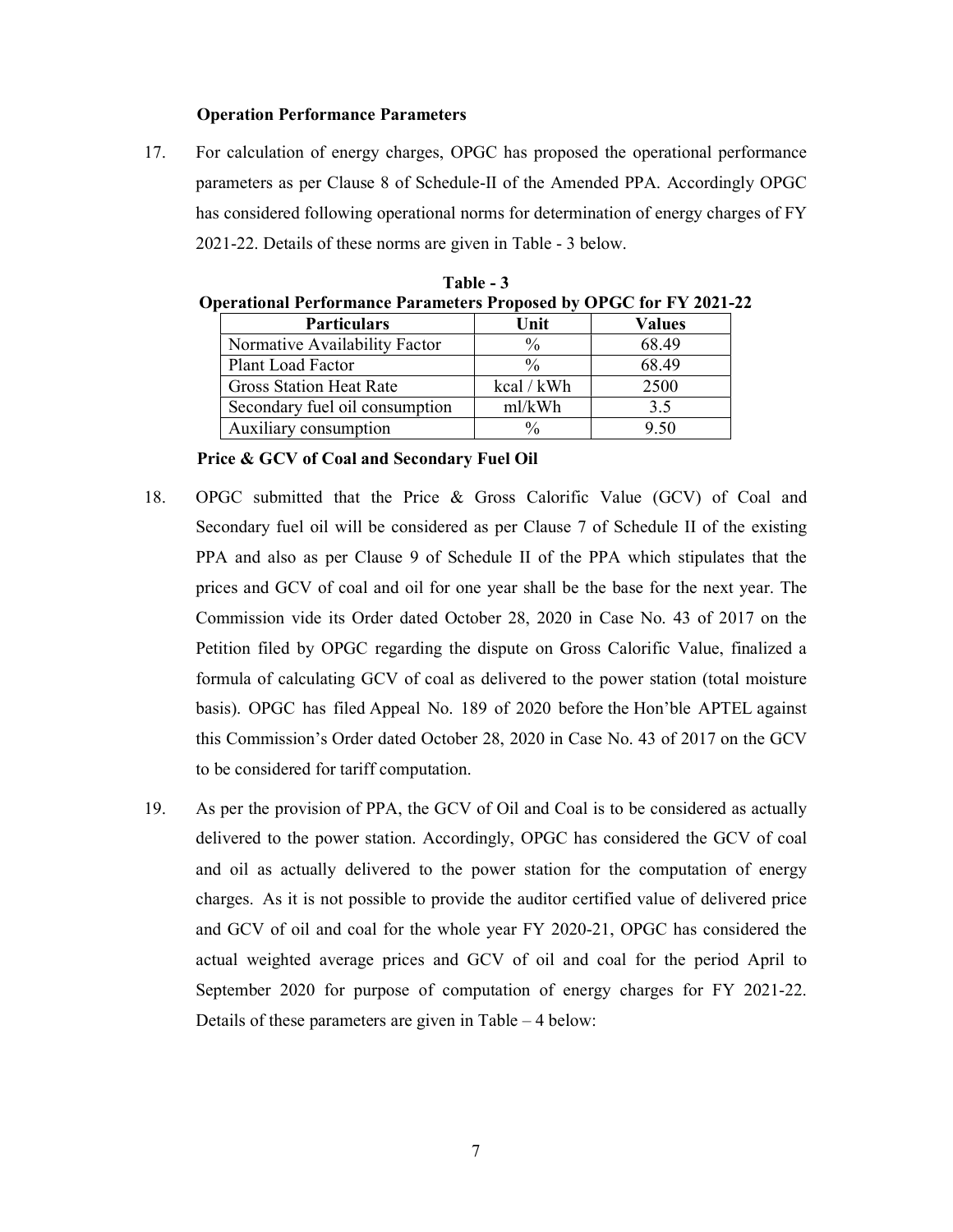| Troposta Tritt and OC v of Coal and On by OF OC for FT 2021-22 |                               |             |               |
|----------------------------------------------------------------|-------------------------------|-------------|---------------|
| <b>Sl. No.</b>                                                 | <b>Particulars</b>            | Unit        | <b>Values</b> |
|                                                                | Price of Coal                 | (Rs. /MT)   | 1542.30       |
| 2                                                              | Price of LDO                  | (Rs./kL)    | 46344.95      |
| 3                                                              | Price of HFO                  | (Rs./kL)    | 36921.93      |
| 4                                                              | Gross Calorific Value of Coal | (kCal/kg)   | 2740.93       |
| 5                                                              | Gross Calorific value of LDO  | (kCal/ltr.) | 10000         |
| 6                                                              | Gross Calorific value of HFO  | (kCal/ltr.) | 10000         |
| 7                                                              | Specific Coal Consumption     | (kg/kWh)    | 0.90          |
| 8                                                              | Specific Oil Consumption-LDO  | (ml/kWh)    | 0.35          |
| 9                                                              | Specific Oil Consumption-HFO  | (ml/kWh)    | 3.15          |

Table - 4 Proposed Price and GCV of Coal and Oil by OPGC for FV 2021-22

# Energy charges

20. OPGC has submitted Variable Charges for FY 2021-22 as per clause 7.0 of Schedule II of the Amended PPA. Considering the above stated operational norms and price and GCV of Coal and Secondary fuel oil parameters of PPA, OPGC has proposed energy charges of 167.91 Paisa/kWh for FY 2021-22 of its generating station I & II. Further, OPGC submitted that any variation in energy charges during the year on account of fuel prices and calorific value will be claimed through Fuel Price Adjustment in supplementary bills on half yearly basis as per the provisions of PPA.

# Reimbursement of Other Charges

21. Apart from the Annual Fixed Cost and Energy Charges, OPGC proposed for reimbursement of the other charges and expenses such as Electricity duty, water cess and water charges, tax and cess on land, SOC and MOC paid to SLDC, ERPC charges, Income tax, recovery of ARR and tariff petition fees and contribution to Water Conservation Fund of Odisha as per clause 10.0 and 11.0 (vii) of Schedule II of PPA. The details are given in Table - 5 below:

Table - 5 Other Charges claimed by OPGC for FY 2021-22 considering original project cost

|                |                                                                       | (Rs. Crore) |
|----------------|-----------------------------------------------------------------------|-------------|
| Sl. No.        | <b>Particulars</b>                                                    | Amount      |
|                | <b>Electricity Duty</b>                                               | 12.98       |
| $\overline{2}$ | Water Cess and Water Charges including<br>Electricity Charges to OHPC | 8.37        |
| 5              | Tax and Cess on land                                                  | 0.19        |
| 6              | SOC and MOC for SLDC                                                  | 0.38        |
| 7              | <b>ERPC</b> Charges                                                   | 0.16        |
| 8              | Income Tax                                                            | 38.67       |
| 9              | <b>Water Conservation Fund</b>                                        | 6.13        |
| 10             | Recovery of ARR & Tariff Petition Fee                                 | 0.30        |
|                | Total                                                                 |             |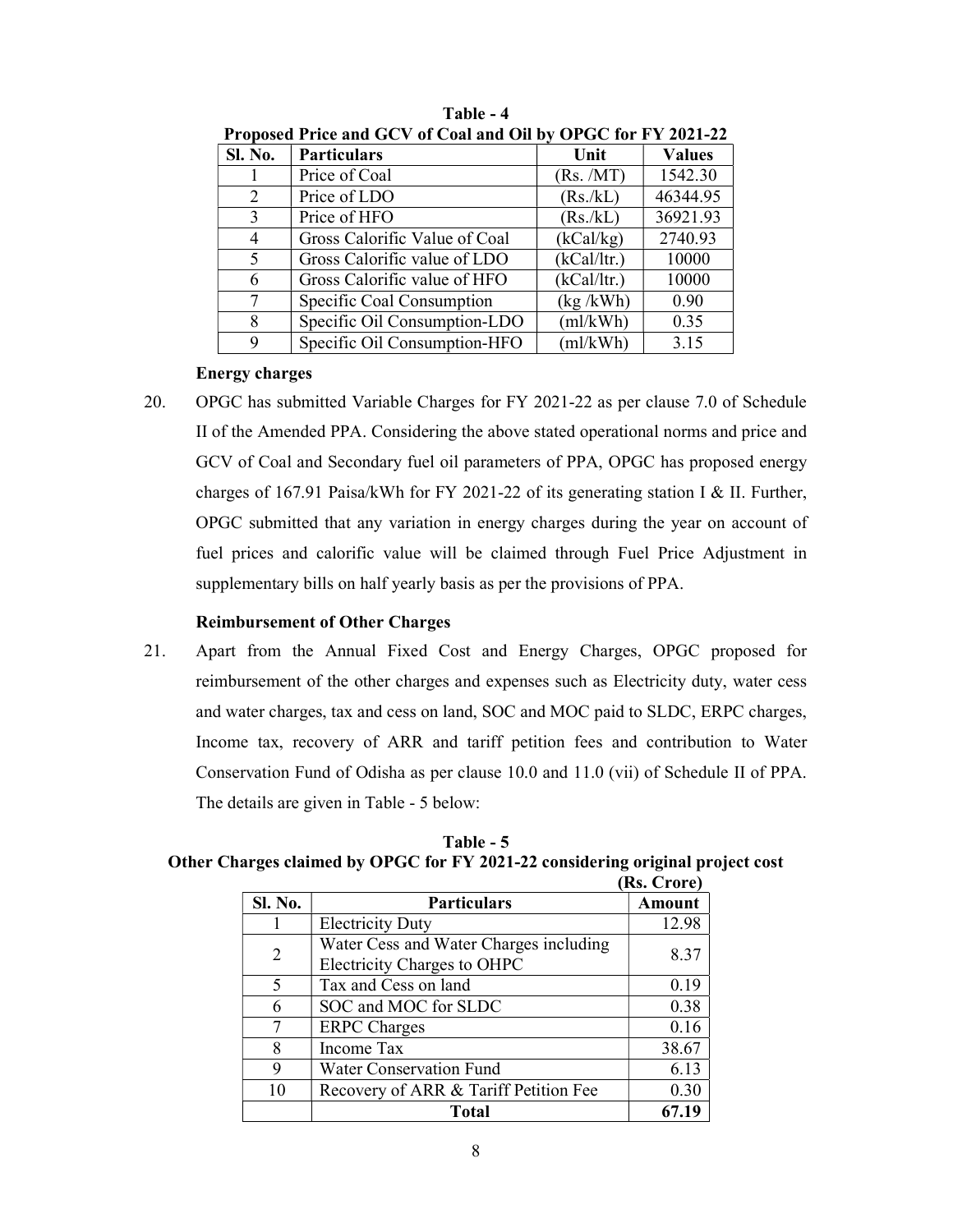22. Accordingly, OPGC has requested to provisionally approve the above charges amounting to Rs.67.19 Crore considering the original project cost and to direct GRIDCO Ltd. to reimburse the other charges on actual basis during the FY 2021-22.

# Additional Capitalization

- 23. OPGC has submitted that it has filed a petition before the Commission for approval of additional capitalization of Rs.128.07 Crore made during the period from FY 2015-16 to 2018-19, which was registered as Case No. 54/2018 and order in this case is yet to be issued by the Commission. OPGC has submitted that the claim of additional capitalization of Rs.13.32 Crore, Rs.20.94 Crore and Rs.44.11 Crore for the FY 2015- 16, 2016-17 and FY 2017-18 were as per actual basing on the audited figures. However, the amount of Rs.49.70 Crore claimed for the FY 2018-19 was based on the projection basis and after completion of FY 2018-19, the actual additional capitalization was Rs.43.78 Crore. Hence, the total additional capitalization from FY 2015-16 to FY 2018-19 is Rs.122.15 Crore instead of Rs.128.07 Crore as claimed in Case No. 54/2018. OPGC has requested the Commission to consider the same in the said Petition and approve the additional capitalization for the respective years as claimed. Further, OPGC has also submitted additional capitalization of Rs.6.41 Crore for FY 2019-20.
- 24. In its ARR and Tariff Application now submitted by OPGC, in addition to the above additional capitalization, it has proposed the additional capitalization of Rs.39.96 Crore and Rs.29.25 Crore for FY 2020-21 and FY 2021-22 respectively. OPGC mentioned that it has followed the provisions of the Tariff Regulations, 2020 for claiming the proposed additional capitalization. Accordingly, in the ARR for the FY 2021-22, OPGC has claimed additional annual fixed cost of Rs. 40.07 Crore and other charges of Rs.4.72 Crore towards income tax on additional Return on Equity on account of aforesaid proposed additional capitalization. The details are given in Table below.

Table - 6 OPGC Proposal on account of Additional Capitalization for FY 2021-22 (Rs. Crore)

|                                     | [IM.UIULU |
|-------------------------------------|-----------|
| <b>Particulars</b>                  | Amount    |
| <b>Additional Annual Fixed Cost</b> |           |
| Depreciation                        | 24.39     |
| Return on Equity                    | 8.79      |
| Interest on loan                    |           |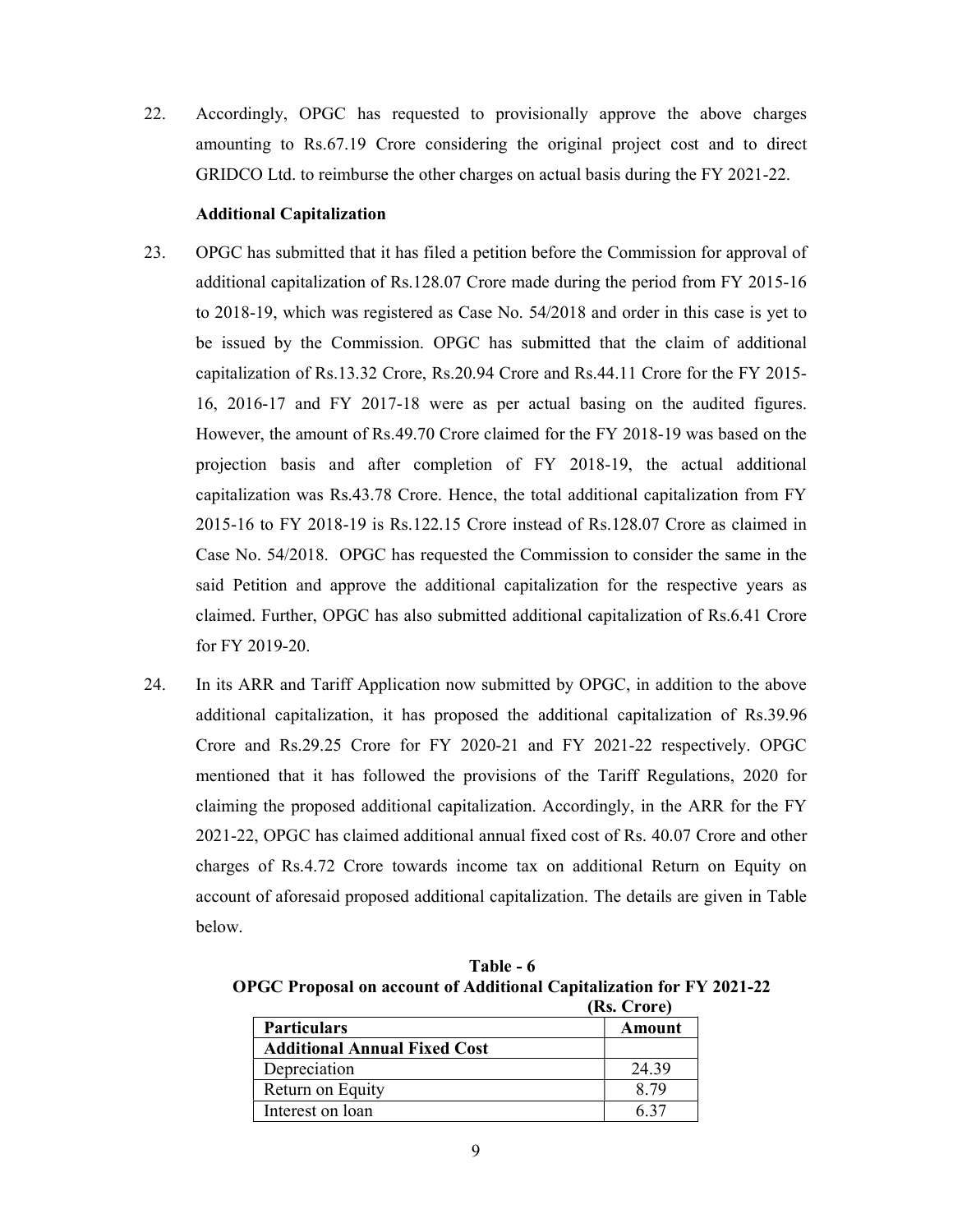| <b>Particulars</b>                          | Amount |
|---------------------------------------------|--------|
| Interest on working capital                 | 0.51   |
| Total                                       | 40.07  |
| <b>Other Charges -Additional Income Tax</b> | 4.72   |

# Summary of Tariff proposal for FY 2021-22

25. Considering the approved original project cost and proposed additional capitalization, the summary of tariff proposed by OPGC for FY 2021-22 is given in the Table below:

| <b>Summary of Tariff Proposal of OPGC for FY 2021-22</b> |                  |                             |                                                                       |              |
|----------------------------------------------------------|------------------|-----------------------------|-----------------------------------------------------------------------|--------------|
| <b>Particulars</b>                                       | <b>Units</b>     | to original<br>project cost | Corresponding Corresponding to<br><b>Additional</b><br>Capitalisation | <b>Total</b> |
| Depreciation                                             | Rs. Crore        |                             | 24.39                                                                 | 24.39        |
| Return on Equity                                         | Rs. Crore        | 72.00                       | 8.79                                                                  | 80.79        |
| Interest on loan                                         | Rs. Crore        |                             | 6.37                                                                  | 6.37         |
| O&M expenses                                             | Rs. Crore        | 176.35                      |                                                                       | 176.35       |
| Interest on working capital                              | Rs. Crore        | 13.19                       | 0.51                                                                  | 13.71        |
| <b>Total Annual Fixed Cost</b>                           | <b>Rs. Crore</b> | 261.54                      | 40.07                                                                 | 301.61       |
| Variable Charges per kWh                                 | Paisa/kWh        | 167.91                      |                                                                       | 167.91       |
| Other charges                                            | <b>Rs. Crore</b> | 67.19                       | 4.72                                                                  | 71.91        |

Table - 7

26. OPGC has prayed to the Commission to approve the additional capitalization, annual fixed cost and variable charges, other charges as proposed for FY 2021-22 along with the recovery of other charges on actual basis. OPGC has also prayed to approve the variation in energy charges during the year on account of change in fuel prices and calorific value to be claimed through Fuel Price Adjustment in supplementary bills on half yearly basis as per the provisions of PPA.

# VIEWS OF THE OBJECTORS ON THE GENERATION TARIFF PROPOSAL OF OPGC FOR FY 2021-22 (PARA 27 TO 50)

We are dealing with the views of the objectors issue wise

- (a) Statutory provisions to be followed for determination of generation tariff
- 27. GRIDCO submitted that OPGC should not be allowed to cherry pick the provisions of PPA for unilateral benefit of the generator only.
- 28. An Objector suggested reviewing the PPA amendments while determining the generation tariff.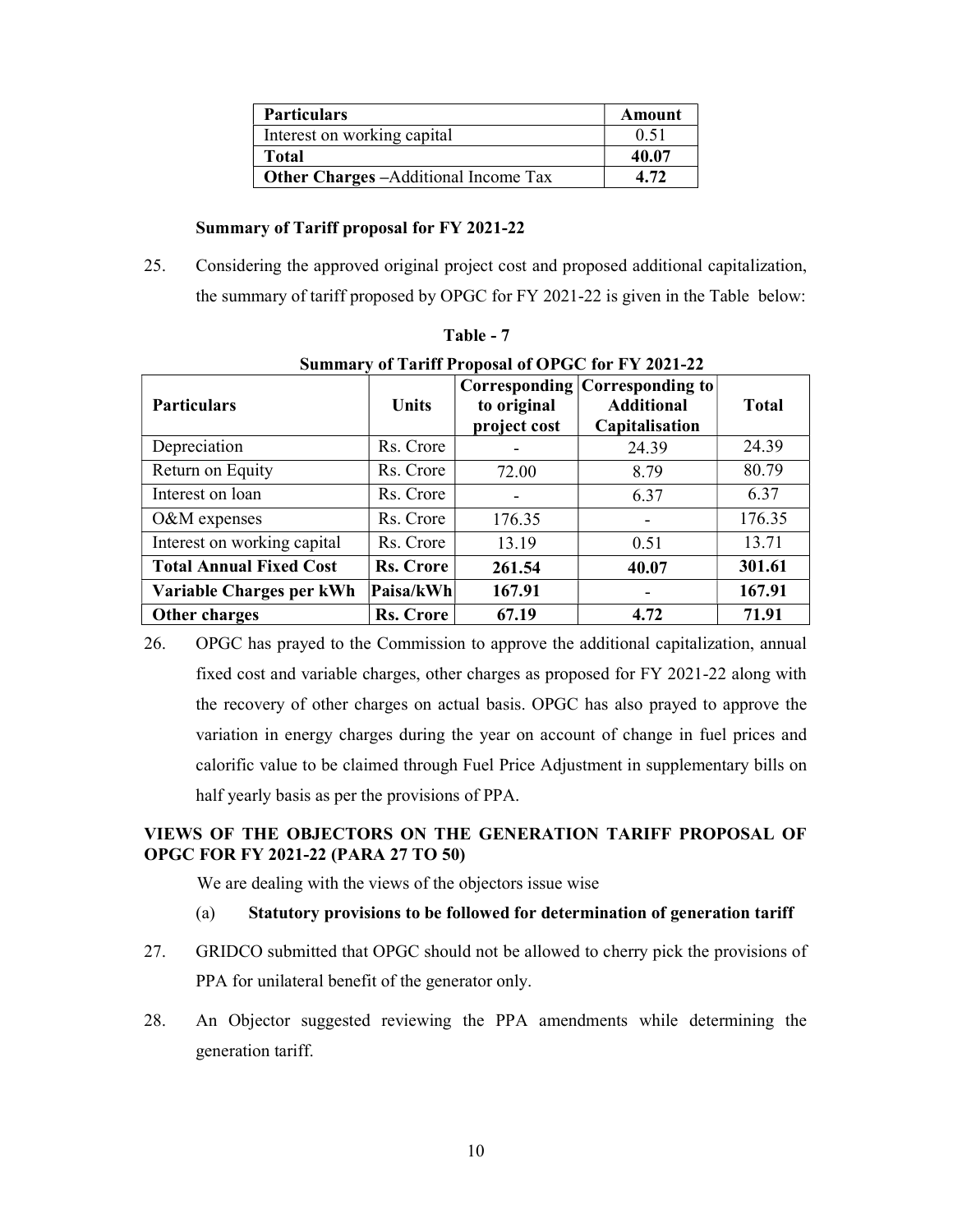29. Another Objector has suggested that since the Government of Odisha is currently the owner of 100% share of OPGC, the calculation of GCV as per direction of the Hon'ble Supreme Court should be stopped.

### (b) Additional capitalization

- 30. GRIDCO submitted that since the order in Case No. 54/2018 is yet to be issued by the Commission, the claim of OPGC for additional capitalization may not be considered in the present case. GRIDCO further submitted that instead of doing renovation and modernization to improve operational efficiency of the plant, additional capitalization is being done which would increase the tariff burden. GRIDCO has requested the Commission to direct OPGC to come up with separate detailed/ comprehensive application for renovation and modernization of Unit  $1 \& 2$  as a whole with the proposal of life extension/ residual life of thermal units along with Cost benefit analysis.
- 31. Another objector submitted that there is no provision relating to additional capitalization during the validity of the PPA. Further, many of the works proposed are similar to regular O&M activities and recovery of capital cost within remaining life of 5/6 years for unit 1 and 2 would result in undue burden on the consumers. He has requested the Commission to direct OPGC to submit Petition for R  $\&$  M and life extension of the Units 1 and 2 of the Ib Thermal Power Plant as the Units have been in operation for 26 and 24 years respectively. He further stated that while the additional capitalization is under consideration by the Commission in separate cases, it is not possible to pass on the same in this instant proceeding.
- 32. An Objector has requested to initiate necessary action to dispose of the pending cases in the matter of additional capitalization after duly considering the year wise Decapitalization and dismiss the claims of additional capitalization projected in the instant petition.

# (c) Depreciation

33. GRIDCO submitted that depreciation with respect to additional capitalization may not be considered in the present case.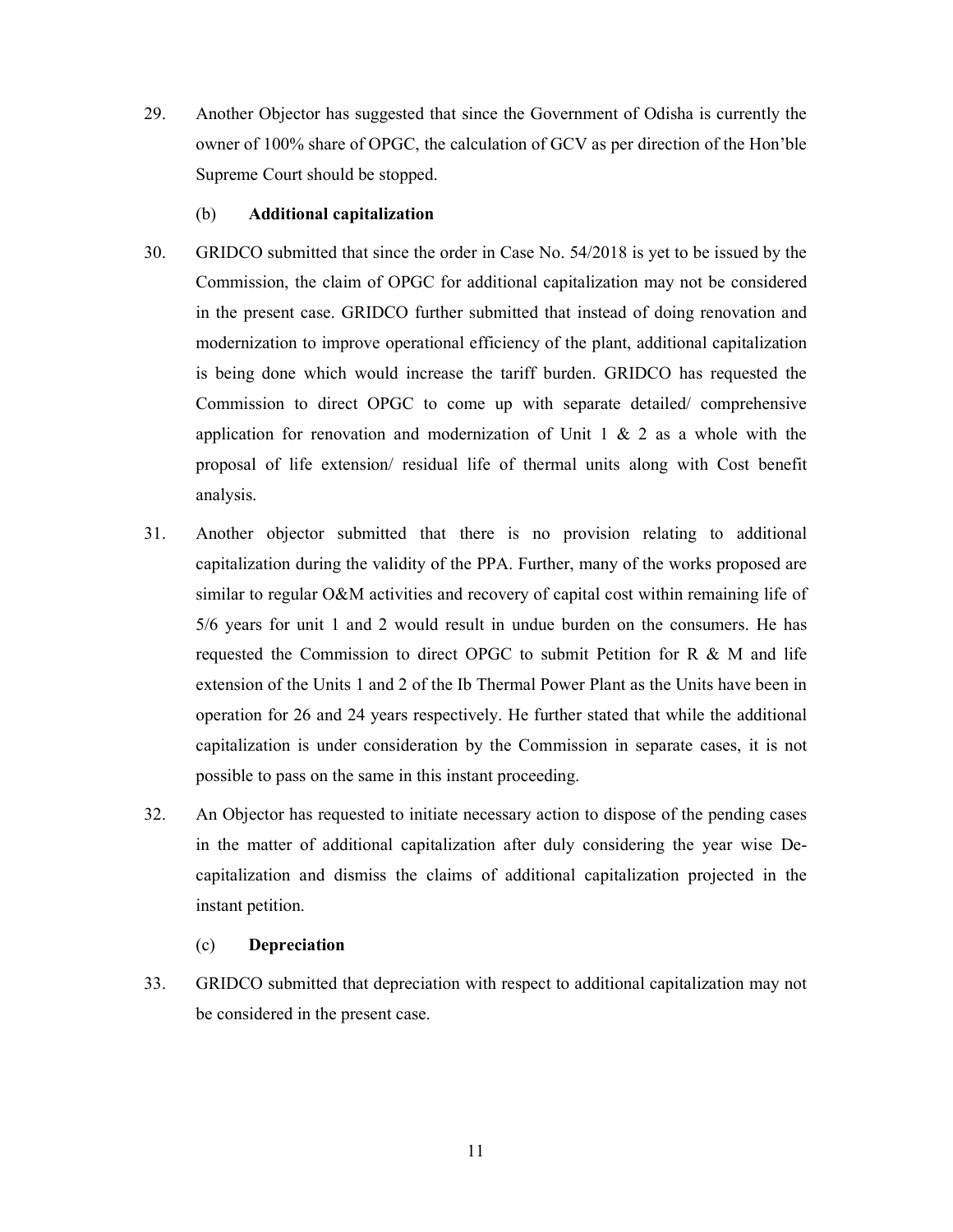#### (d) Energy generation and PLF

- 34. GRIDCO submitted that the actual performance of OPGC is much better than the submission herein and therefore the Commission may prudently fix the operational parameters for FY 2021-22. GRIDCO further submitted that the PAFM and PLF have to be certified by SLDC on month to month basis as is being carried out at present.
- 35. Another Objector submitted that he has reviewed the Amended PPA along with generation plan of OPGC submitted to GRIDCO and has found that OPGC is required to comply the difference of Energy (MU) proposed by them  $vis-a-vis$  the projections of GRIDCO.

#### (e) Auxiliary Consumption

- 36. One of the objectors submitted that OPGC has proposed auxiliary consumption at the rate of 9.5% whereas central thermal power stations like NTPC have auxiliary consumption of 5.5%.
- 37. The Objector suggested that the auxiliary calculation should be made as per the regulation.

#### (f) Norms of operation

38. GRIDCO submitted that OPGC's actual performance in terms of various parameters is better than submission made in the present application.

#### (g) GCV, Fuel availability and Fuel Cost

- 39. GRIDCO submitted that GCV of linkage coal procured from MCL should commensurate with cost paid for the notified Grade of GCV of coal for FY 2020-21 by the coal supplier. GCV of coal shall be GCV of coal as delivered to the power station /weighted average GCV of coal received during month in Rs/MT. But OPGC has considered "As fired" GCV of coal as actual GCV of coal contradicting the provisions of PPA in effect as well as the Hon'ble Supreme Court's direction dated 19.4.2018.
- 40. GRIDCO further submitted that it has requested OPGC to submit Third Party Joint Sampling Report done by CIMFR at billing end in respect to coal procured from MCL as billed GCV and moisture data for calculation of ECR as per order of Hon'ble Commission dated 28.10.2020 in case no. 43/2017. However, till date OPGC has not submitted the required data. Therefore, till submission of such data, the Commission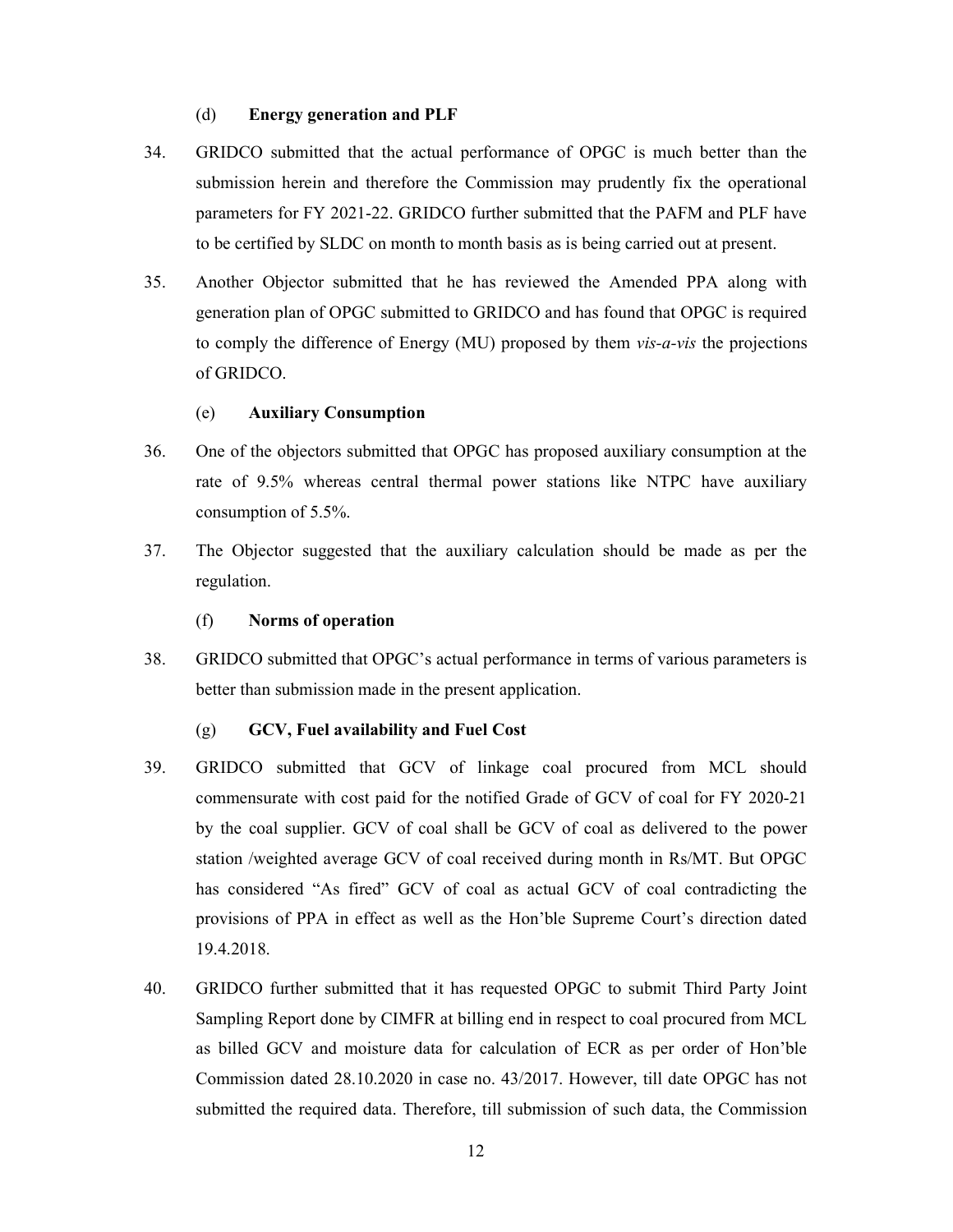may consider provisionally the median value of 3101 Kcal/kg and 3400 Kcal/kg, i.e. 3250.5 Kcal/kg for computation of tariff for FY 2021-22.

- 41. With respect to Energy Charges, GRIDCO submitted that OPGC is not being compliant to the provisions of PPA in respect of GCV of coal considered in determining the Energy Charges Rate as well as actual specific fuel oil consumption. Further, OPGC has not considered the aforementioned directions of the Commission while deriving the Base ECR. GRIDCO requested OERC to consider base ECR prudently and set the principle of monthly ECR determination accordingly, which shall be paid on actual basis from month to month.
- 42. Another objector submitted that the variable cost for the FY 2021-22 may be determined on the basis of data submitted by MCL relating to GCV of coal at the loading point of MGR. The objector further submitted that GCV of coal on equilibrated condition at the loading point of the MGR as determined by CIMFR is to be considered towards cost of coal.
- 43. Despite knowing that their appeal before APTEL, OPGC violates the order of Commission and states in their instant petition to consider GCV of coal @2740.93 kcal/kg as actually delivered to power station for calculation of charges. The Objector requested OERC to approve the GCV of coal as per the order dated 28.10.2020 as the appeal of OPGC is still pending in APTEL.
- 44. The coal consumption proposed is too high in comparison to all India average as per the report published by CEA. The Objector suggested considering the vulnerability of coal firing to climate change. Further, the Objector requested to develop such technology for power generation which could consume coal at about national average of 0.70 kg/kWh.
	- (h) Other Issues
- 45. GRIDCO submitted that OPGC shall have to provide all supporting documents in support of their claim raised on GRIDCO in respect to fixed charges, energy charges and reimbursement of other charges. GRIDCO further stated that the claim for reimbursement of ECC lacks sufficient documents to scrutinize and arrive at an opinion regarding efficient and optimized utilization of water by OPGC and other modalities. OPGC may be directed to meet such expenses from its O&M expenses. Moreover, the ECC claimed by OPGC with attached invoices of OHPC have no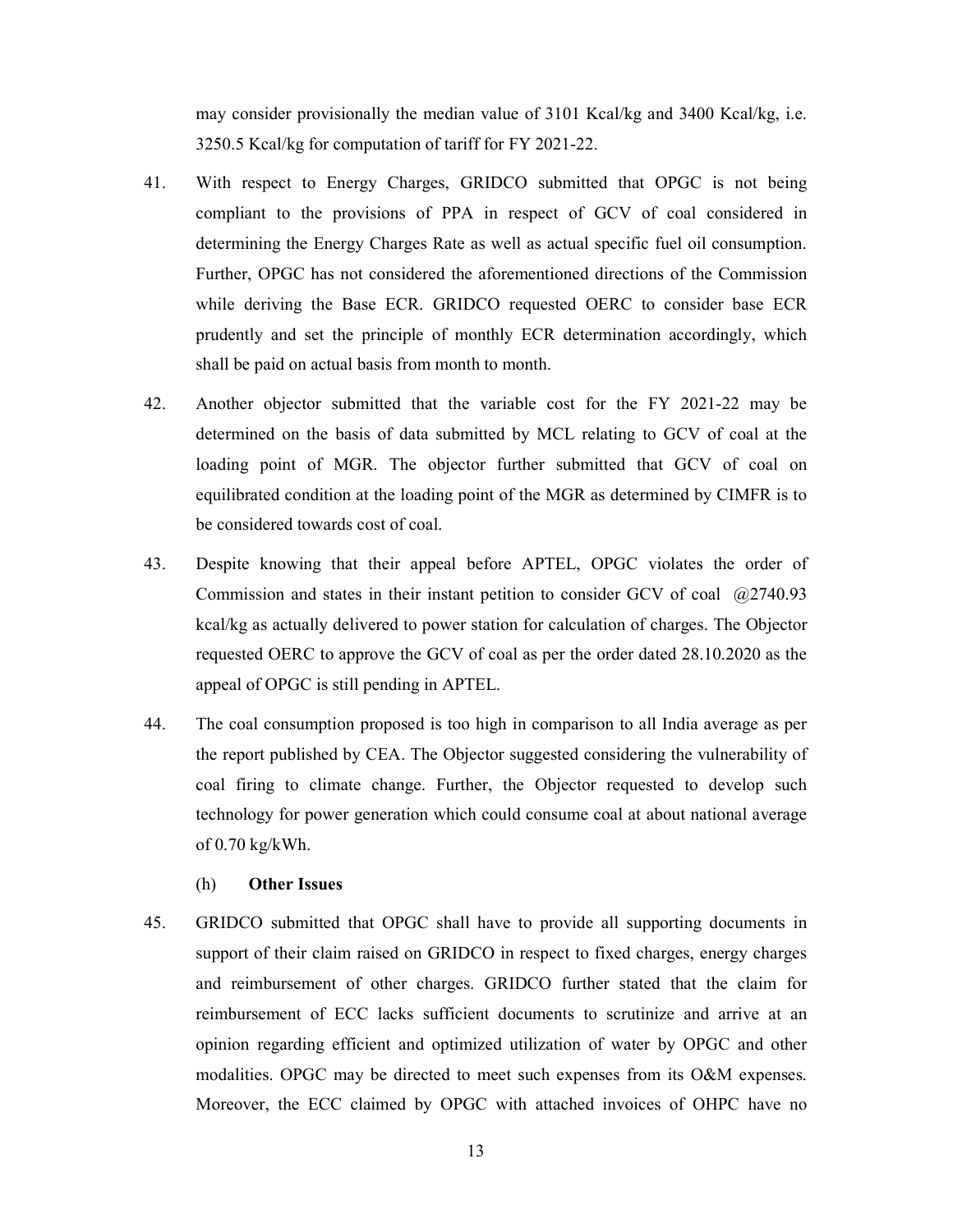segregation for amounts payable for Units 1  $\&$  2 and Units 3  $\&$  4. It further submitted that it shall reimburse the other charges subject to necessary directions from the Commission and on scrutiny of all supporting documents to be provided by the OPGC along with their claim including documents of recovery of ARR, Tariff Petition fee and public expenses. GRIDCO have suggested giving necessary directions regarding Deviation Settlement Mechanism (DSM) Charges payable by OPGC in case of deviation between scheduled generation and actual export to GRIDCO.

- 46. With Government of Odisha being the owner of 100% share of OPGC, the Commission should direct the OPGC authorities to conduct the audit through CAG.
- 47. One of the objectors submitted that OPGC in their ARR application have mentioned that they are functioning as per the PPA signed between GRIDCO and OPGC while knowing that PPA and tariff hearing are separate subjects.
- 48. An Objector requested the Commission to direct to OPGC to produce a) the number of the force outage  $&$  reason for such from the year 2016 till today; b) month wise cash flow statement showing sources of inflow and outflow of cash from the FY 2010-11 to 2020-21; c) detailed action plan they have prepared for development of mini-hydro projects now under their disposal including the list of mini hydro projects, their functioning and their per unit cost; and d) the number of cases pending before different courts and amount paid for legal expenses of the said cases for FY 2015-16, 2016-17, 2017-18, 2018-19 and 2019-20.
- 49. The proposed per unit cost of power sale and other charges look very high in consideration to the pit head IB thermal power station.
- 50. In the instant Petition, OPGC fails to submit the actual data of previous year while projecting the data for the ensuring FY 2021-22. It was further requested to the Commission to direct OPGC to submit the actual data with respect of AFC, VC and Energy generation for previous financial year well in advance of public hearing, so that it could be verified.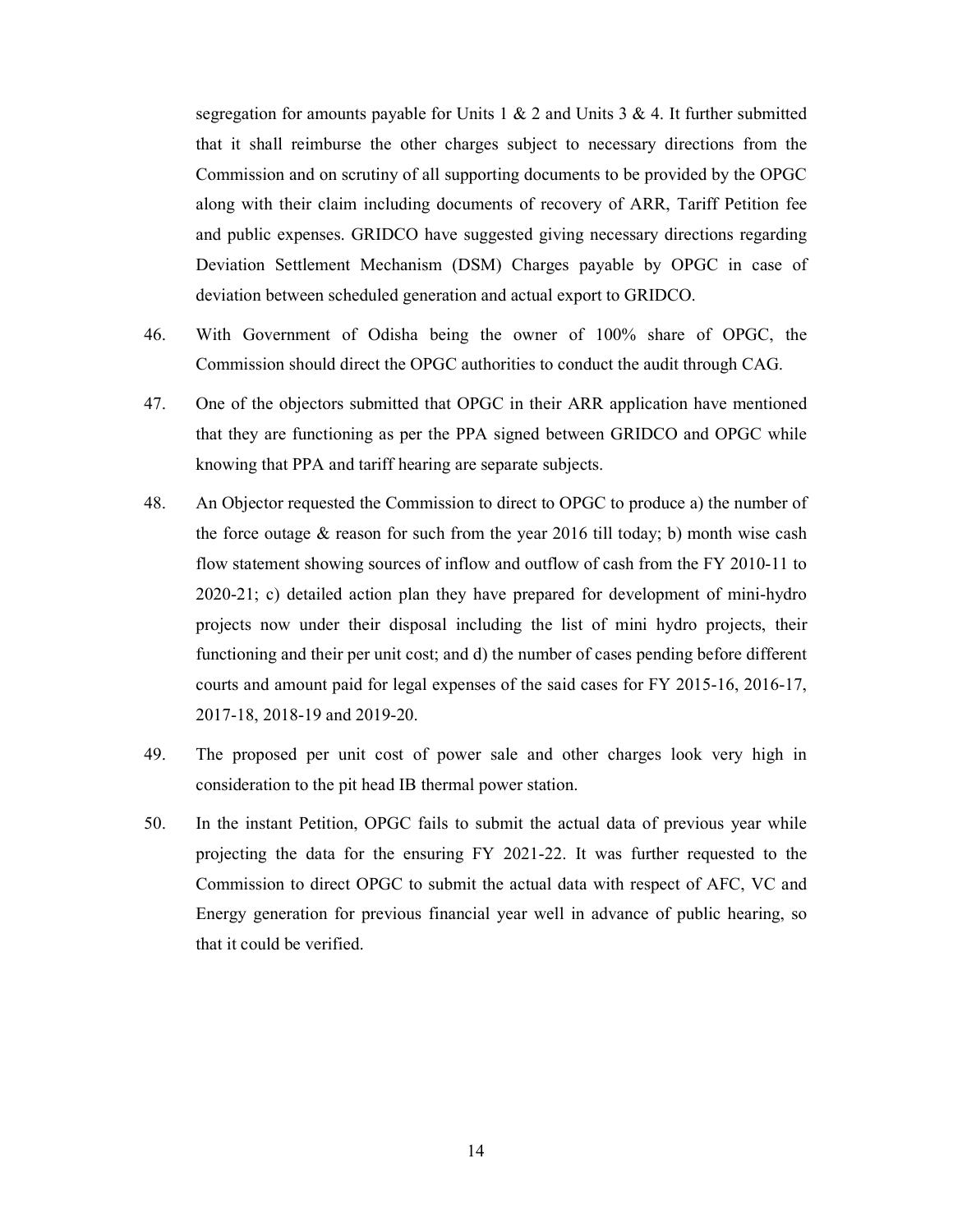## VIEWS OF CONSUMER COUNSEL (PARA 51)

- 51. WISE, Pune on behalf of the Consumers made a presentation on the Analysis of ARR and tariff filing of OPGC for FY 2021-22. The Consumer Counsel's observations/ suggestions are as given below:
	- a) OPGC has proposed interest on working capital  $(27.70\%)$  based on actual interest rate for working capital for FY 2020-21. So, interest on working capital may be reviewed by the Commission based on actual information.
	- b) OPGC has considered the Clause 3.0 (d) and (e) of Schedule II of the Amended PPA which provides that O&M expenses for first year of operation at the rate of 2.5% of the capital cost which shall be escalated by 8% each year from April 1, 1996. Actual O&M expenses and its growth rate can be reviewed by the Commission in this regard.
	- c) OPGC proposed the PLF as 68.49%, as per Amended PPA. However, the actual PLF for FY 2019-20 was 71.65%. Also, as per Regulations, NAPLF of thermal power stations is considered as 85%. So, the Commission can appropriately decide the PLF for FY 2021-22.
	- d) OPGC has submitted the specific oil consumption as 3.5 ml/kWh for FY 2021- 22 as a mix of FO and LDO in the ratio of 90:10. In 2017-18 and FY 2018-19, they have used LDO only but now proposing to use LDO and HFO. OPGC should justify its proposal.
	- e) The Commission, in the ARR of FY 2020-21, has approved the GCV as 3100 Kcal/kg. However, OPGC proposes the same as 2740.93 Kcal/kg for FY 2021- 22, indicating the actual GCV of FY 2019-20 as 2951 Kcal/kg and 2726 Kcal/kg (up to November 2020) in FY 2020-21. In Para 83 of last year order the Commission opined that: "The Commission observed that now OPGC is availing the coal of Grade-14 (G-14) from M/s. MCL and the standard range of GCV of G-14 coal is 3101-3400 kcal/kg. Accordingly, the Commission has adopted 3100 Kcal/kg as GCV of Coal for determination of OPGC tariff which is the minimum value of GCV of G-14." The MCL declared grade's GCV can be considered for present tariff determination process.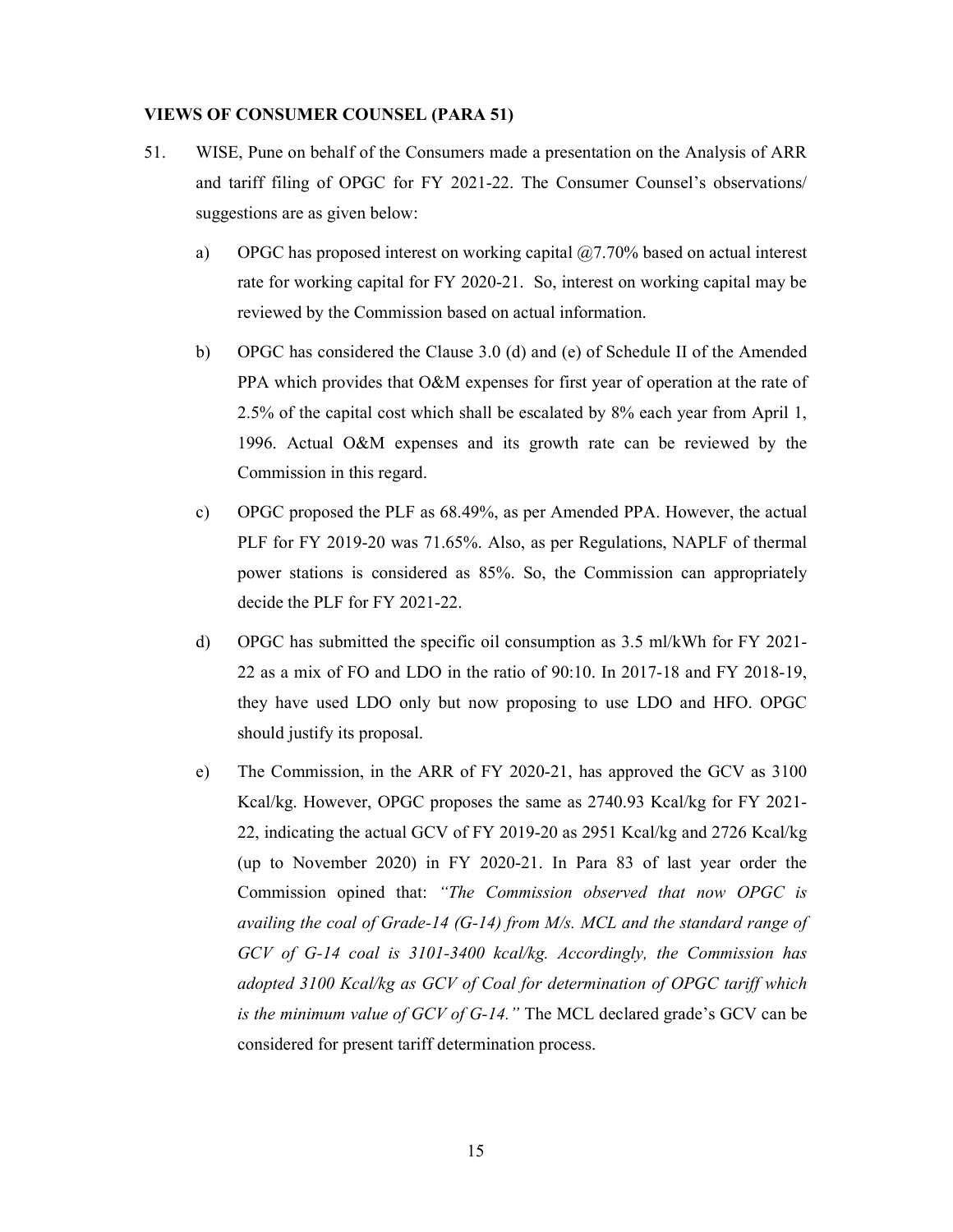- f) The weighted average coal price for FY 2019-20 was 1572 Rs/ MT and in FY 2020-21 the average price was 1543 Rs/MT (up to November 2020). So, the latest available price of coal can be considered.
- g) Along with water cess and water charges, energy compensation to OHPC is proposed by OPGC for FY 2021-22. This charge should be reviewed on the basis of actual payment made to OHPC, if any. Water contribution fund should be reviewed based on actual payment made vis-a-vis the Govt. order and verification of the same by GRIDCO.
- h) Income tax claim can be approved on the basis of approved RoE, which is derived from approved equity as per additional capitalization to be approved by the Commission.
- i) The claim for additional capitalization for FY 2019-20 is based on Regulation 3.4 of OERC Generation Tariff Regulations, 2014. The additional capitalization claimed for FY 2020-21 and FY 2021-22 is based on Regulation 12(4) of OERC Generation Tariff Regulations, 2020. The claim may not be included in the present petition and issues on additional capitalization should be addressed in the Case No. 54/2018 as mentioned by the Commission in last year tariff order.
- j) The additional claim of RoE, interest on loan, and depreciation are related to proposed additional capitalization; therefore, the additional capitalization claim should be reviewed thoroughly and may be allowed during truing-up only.
- k) OPGC has calculated the interest on normative loan on the basis of interest rate of 10.62%, which is weighted average rate of interest of generating company as a whole (on the ongoing loan draw from PFC and REC for OPGC Units 3&4) for FY 2019-20. The Commission may review the loan details pertaining to the generating company in perspective of recent downward trend of interest rate.

# OPGC's RESPONSE TO THE OBJECTORS (PARA 52 TO 86)

# Statutory provisions for determination of generation tariff

52. OPGC submitted that the Regulation 19(2) of OERC Generation Tariff Regulations, 2020 stipulates as follows:

"The Annual Fixed Cost for OHPC and OPGC (Unit-I  $\&$  II) will be determined by the Commission by taking into account the notification(s) issued by the Government of Odisha from time to time and their PPAs."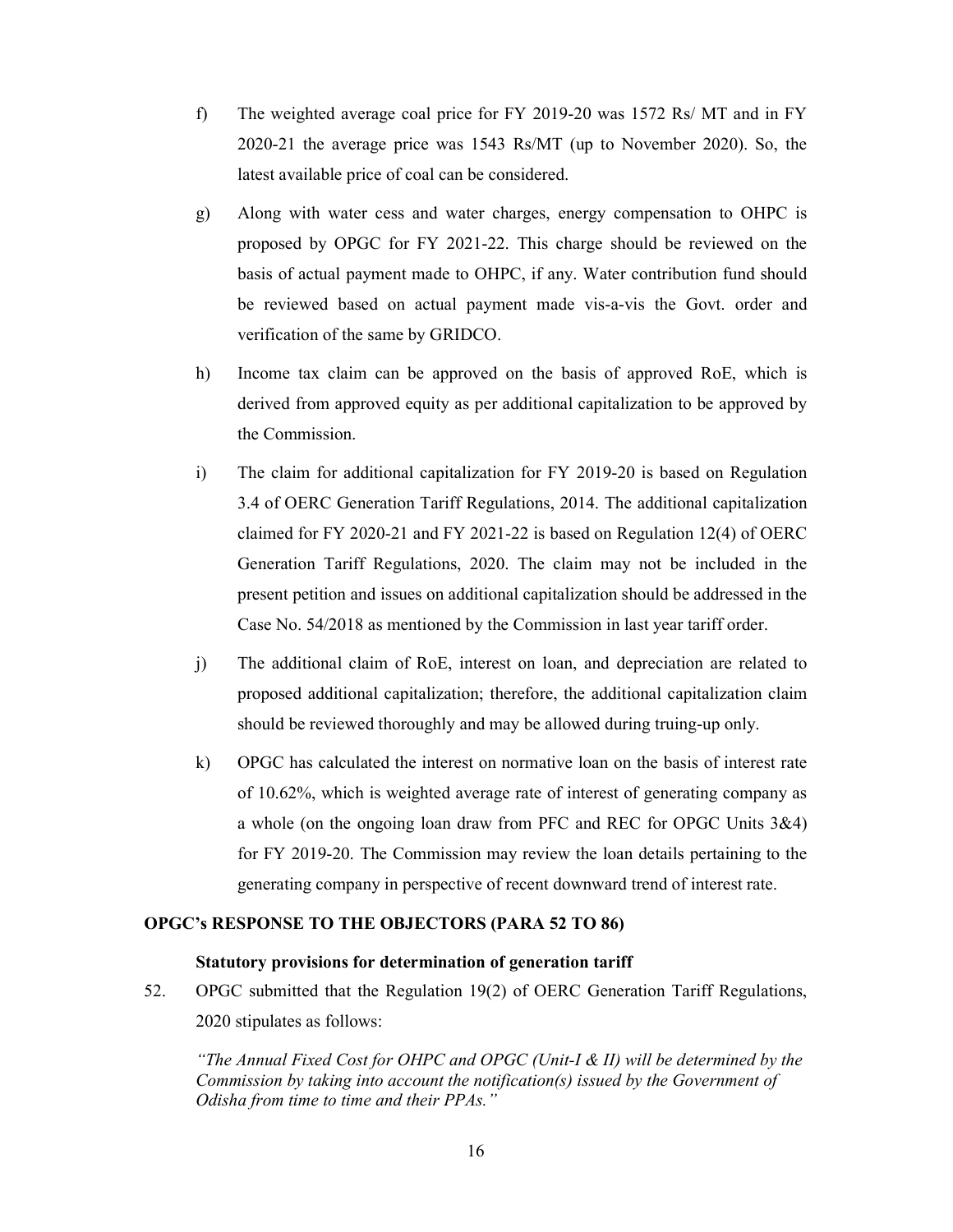- 53. Hon'ble Supreme Court vide its Judgment dated April 19, 2018 has set aside the Tariff Order for FY 2016-17 of OERC and has remanded the matter to the OERC for a fresh decision. In effect, the Hon'ble Supreme Court has held that primarily the tariff norms under the PPA are to be followed in determining OPGC's tariff. Further, to the extent there are tariff norms not covered by the PPA, the Tariff Regulations may be relied upon by the OERC to determine OPGC's tariff. OPGC submitted that the effect of the Supreme Court's Judgment is that this arrangement would apply for the entire term of the subsistence of the PPA viz. till 30.06.2026.
- 54. OPGC filed the Petitions for Re-determination of Tariff for FY 2016-17, FY 2017-18 and FY 2018-19 before OERC on May 25, 2018 considering the original project cost as per the approved Amended PPA. The said Petitions were numbered as Case No. 33 of 2018 and the final Order was issued by the Commission on March 28, 2019. Hence it is settled principle that the tariff for OPGC Unit 1 and 2 is to be determined as per the provisions of the PPA. Accordingly, OPGC has computed the various components of Annual Fixed Charges for FY 2021-22 in accordance with the principles and norms stipulated in the PPA. OPGC therefore requested to approve the Annual Fixed Charges for FY 2021-22 in accordance with the principles and norms stipulated in the PPA.
- 55. Irrespective of ownership of the Company, the basic principles of tariff determination cannot change and tariff needs to be determined as per the provisions of the PPA in compliance with the Hon'ble Supreme Court Judgment. Hence, the stakeholder's statements for not complying with the Orders of the Supreme Court are unwarranted.

#### Additional capitalization

- 56. OPGC submitted that it has filed a separate Petition numbered as Case No. 54 of 2018, for approval of additional capitalization for FY 2015-16, FY 2016-17, FY 2017-18 and FY 2018-19 in compliance to the Commission's directive in the Tariff Order for FY 2018-19 dated March 22, 2018 and Hon'ble Supreme Court order in Civil Appeal No. 9485/2017 dated April 19, 2018. The Commission has reserved the Case for final Order. OPGC has requested to consider the additional capitalization and its impact thereof in this instant Petition.
- 57. In line with the approach adopted in Petitions in Case No. 33 of 2018 and Case No. 54 of 2018, OPGC had filed Petition for approval of Generation Tariff for FY 2019-20 and FY 2020-21 whose final Order was issued by the Commission on March 29, 2019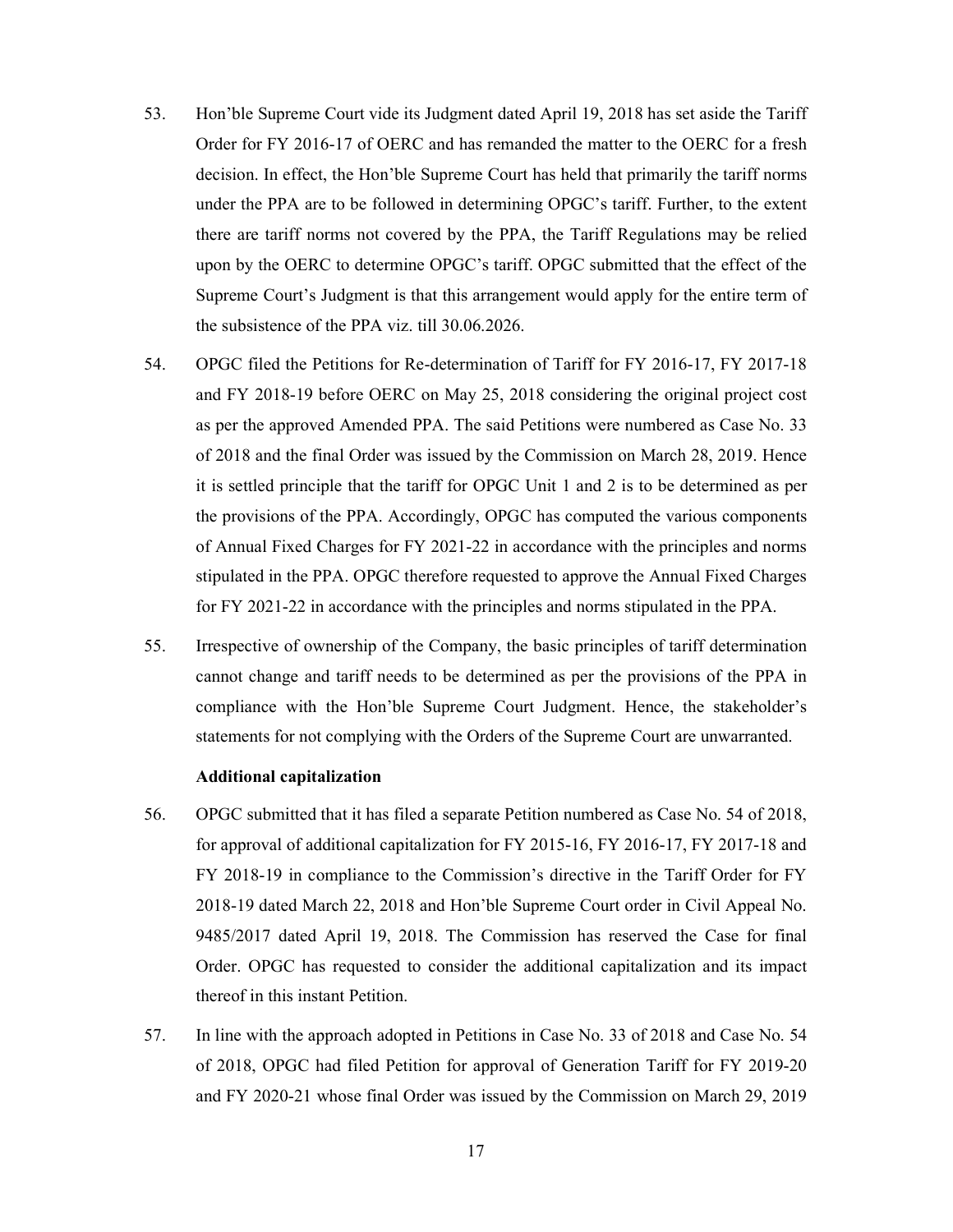against Case No. 70 of 2018 and on April 22, 2020 against Case No. 69 of 2019 respectively. In the order of Case No. 70 of 2018, the Commission at Para 101, has held that since separate petition bearing Case No.54/2018 is pending adjudication, the present claim is not being considered now. Whereas in the order of Case No. 69 of 2019, the Commission at Para 97, has held that "issues on additional capitalization by OPGC shall be addressed in the Case No. 54/2018 and its impact on generation tariff of OPGC shall be considered thereafter. Therefore, in the instant case, the Commission has not considered the impact of proposed additional capitalization on the generation tariff of OPGC for the FY 2020-21". In line with the approach adopted in Petitions in Case No. 33 of 2018, Case No. 70 of 2018, Case No. 69 of 2019 and Case No 54 of 2018, OPGC has filed the instant Petition for approval of Generation Tariff for FY 2021-22.

- 58. The regulatory concepts of renovation & modernization on the one hand, and additional capitalization on the other, are fundamentally different, and for this reason are accorded separate and distinct treatment under the 2020 OERC Tariff Regulations as well as the CERC Tariff Regulations for the control period 2019-24. The list of works claimed by OPGC for additional capitalization is not in lieu of the renovation and modernization. OPGC stated that it would be appropriate if these two distinct concepts are not conflated.
- 59. Also, the works in respect of which OPGC has claimed additional capitalization are for sustained operations of the generating station, compliance with statutory requirements and replacement of some of the obsolete equipment and therefore, they cannot be classified as being routine O&M expenses. The renovation and modernization work of a thermal generating station is necessitated when the performance of the station becomes uneconomical. Despite being more than 20-yearold generating station, the operational performance of OPGC is among the best state sector generating stations in the country and continues to operate at annual PLF of around 80%.
- 60. In order to meet the revised emission norms issued by MoEF & CC in December 2015, OPGC is already working on a composite plan, involving installation of FGD and taking up R&M together, in order to extend the life of the plant (and PPA term beyond 2026) and to rationalise tariff as a result of installation of FGD and R&M. RLA assessment through third party consultant has been completed and provisional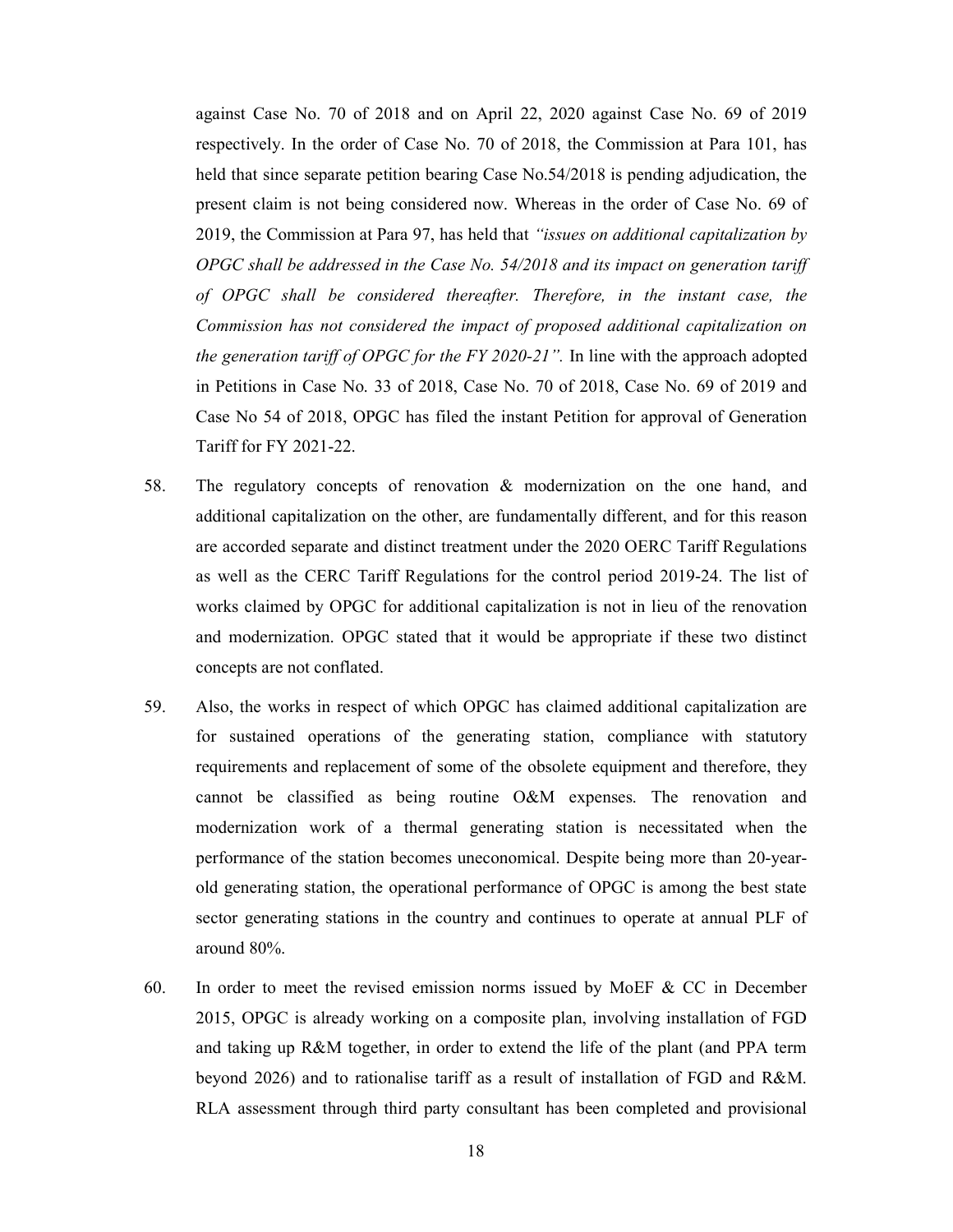cost estimates completed. These works will be taken up for implementation on receiving concurrence from the respective Boards of OPGC and GRIDCO and decision from Government of Odisha. It will be subsequently placed for approval of the Commission, as part of separate proceedings. Further, this decision has no bearing on the immediate process of determining annual tariff, which is a routine matter.

- 61. Further, OPGC has submitted the details of actual additional capitalization for FY 2019-20 and proposed additional capitalization for FY 2020-21 and FY 2021-22 with complete justification for the additional capitalization has been submitted. OPGC requested the Commission to approve the actual additional capitalization from FY 2015-16 to FY 2019-20 and proposed additional capitalization for FY 2020-21 and FY 2021-22 and allow the impact of same on Annual Fixed Charges while approving the tariff for FY 2021-22.
- 62. Hence, the submissions made by GRIDCO with regard to additional capitalization are mis-conceived and intended to mis-lead the Commission and hence need to be outrightly rejected.

#### Operational parameters

- 63. Hon'ble Supreme Court vide its Judgment dated April 19, 2018 has held that primarily the tariff norms under the PPA are to be followed in determining OPGC's tariff. Further, to the extent there are tariff norms not covered by the PPA, the Tariff Regulations may be relied upon by the OERC to determine OPGC's tariff. The suggestion of GRIDCO to again prudently fix the operational parameters which are already agreed in PPA is in contradiction to Hon'ble Supreme Court Judgment as well as the Commission's Orders on re-determination of tariff for FY 2015-16 to FY 2018- 19, Tariff Order for FY 2019-20 and Tariff Order for FY 2020-21. Any attempt to revise the operational norms which are already covered in the PPA will lead to violation of Hon'ble Supreme Court Judgment.
- 64. OPGC in Amended PPA signed with GRIDCO has agreed upon operational performance parameters. OPGC in its Petition for computation of variable charges for FY 2021-22 has considered the operational performance parameters as per Clause 8 of Schedule II of the approved Amended PPA and requested the Commission to approve the same.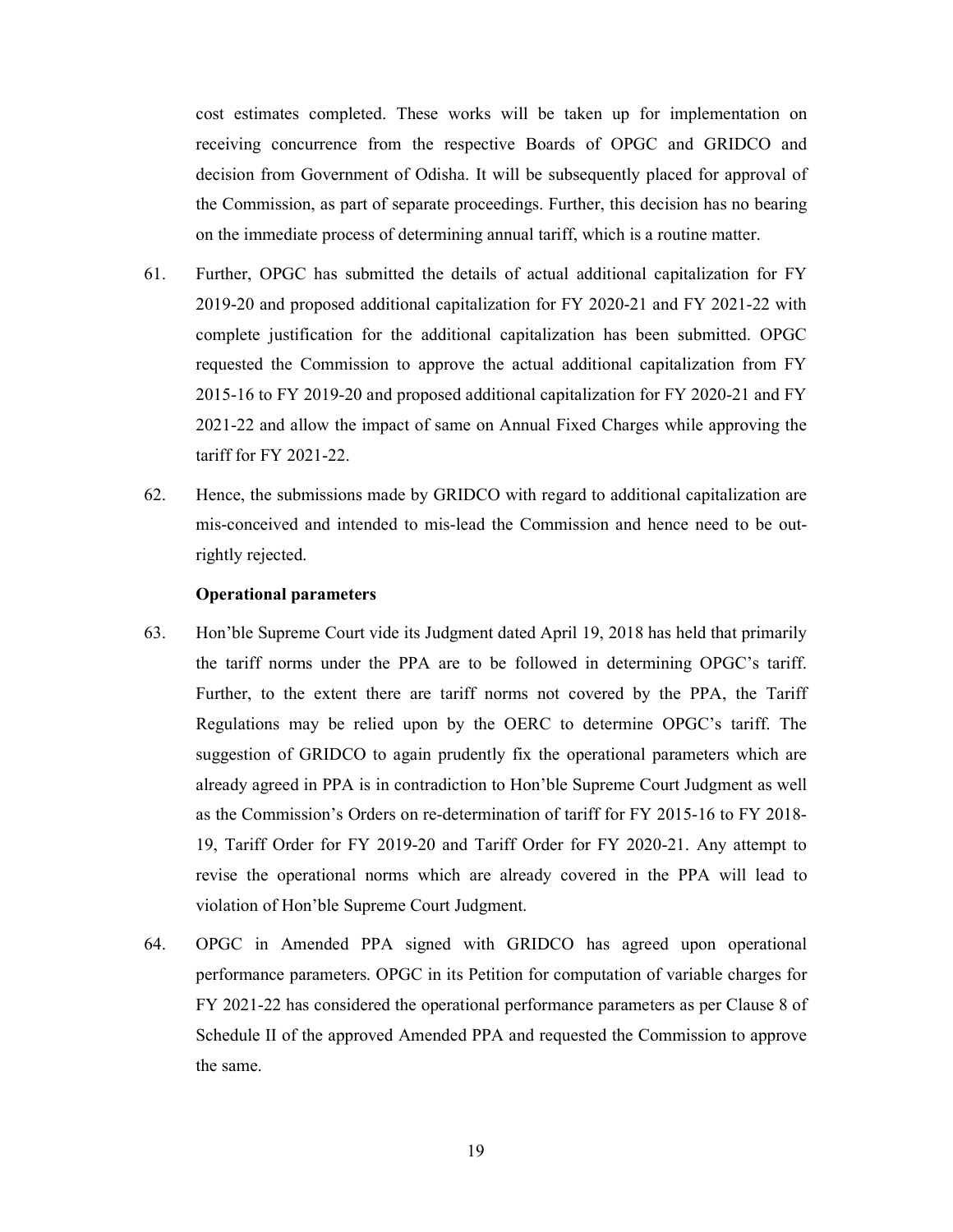#### Generation and PLF

65. OPGC has projected the PLF of 81.88% for FY 2021-22 and not 81.46%. OPGC submitted that the actual PLF of the plant depends on scheduled maintenance outages and other operating conditions beyond the control of OPGC during a given year. Accordingly, the PLF varies from year to year. OPGC in FY 2016-17 achieved PLF of 87.92% ranking first among the thermal generating stations in State sector. The target export of Power to GRIDCO for the FY 2021-22 is 2698.677 MU, which is equivalent to a PLF of 81.88%.

#### Auxiliary consumption

66. The normative auxiliary consumption claimed by OPGC is 9.5% in accordance with the approved Amended PPA even though the actual auxiliary consumption has remained above 10% since COD of the station. The reference to auxiliary consumption of central generating stations is misplaced as they are governed by Tariff Regulations of the Central Electricity Regulatory Commission. Further, even the auxiliary consumption of 5.5% mentioned is for super critical units with capacity of 660 MW and above and not for Units with capacity of 210 MW. CERC norm for 200 MW series units is 9.0% with induced draft cooling towers. Moreover, the norms have been revised upward by CERC in its Tariff Regulations, 2019.

#### GCV and Fuel cost

- 67. OPGC submitted that as per terms of the Amended PPA, GCV of coal shall be considered 'as delivered to the power station'. The Ministry of Power Notification dated 30.03.1992 based on which the Amended PPA has been structured, clearly provides for considering GCV of coal 'actually received and burnt' for purposes of determining energy charge. Since implementation of the PPA from 1996, OPGC has been providing the GCV of coal only on the basis of this principle, which has been accepted by GRIDCO and paid accordingly. GRIDCO cannot be allowed to adopt a different principle now to suit its own interest and withhold energy charge payments on the grounds of re-interpreting the term 'as delivered to the power station' value of GCV as 'grade GCV' value (with moisture adjustment formula).
- 68. There is no scope for re-interpreting the settled terms of the PPA after the Hon'ble Supreme Court's directions. Further, re-interpreting terms of the PPA from time to time to suit stakeholder's claims, shakes the very spirit of entering into a contract.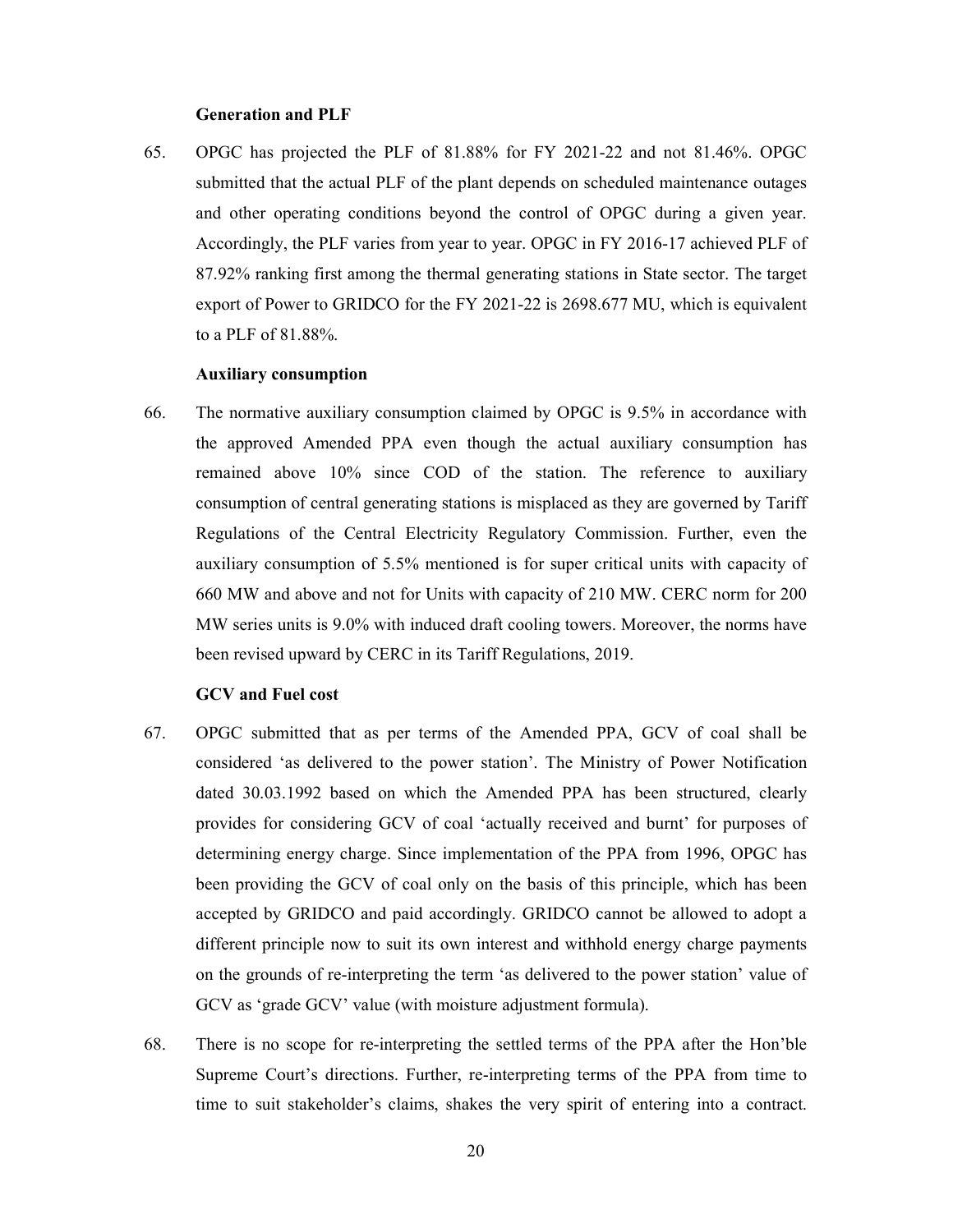Further, the Commission vide its Order dated 28.10.2020 in Case No. 43 of 2017 on the Petition filed by OPGC regarding the dispute on Gross Calorific Value to be considered for tariff has ruled as under:

"13. We carefully heard the arguments and rival arguments of all the parties including opinions of experts. The bone of contention in this case is related to the calculation of Energy Charge Rate (ECR) of the power procured by GRIDCO from OPGC. After longstanding dispute in this matter, the Commission had finally redetermined the tariff for Unit-I and II of the petitioner vide case No.33 of 2018 dt.28.03.2019 for FY 2016-17, FY 2017-18 and FY 2018-19 pursuant to the judgment of the Hon'ble Supreme court of India dated 19.04.2018 in Civil Appeal No. 9485 of 2017. The Commission in the said order had directed as follows:

#### Directives of the Commission:

"40. The recovery of monthly Capacity Charges as approved by the Commission here shall be made as per the methodology stipulated in the PPA and GRIDCO Ltd. shall make payment after prudence check.

41. The operational norms like Auxiliary Consumption, Gross Station Heat Rate, and Consumption of Oil as indicated in Clause 8 of Schedule-II of the PPA and Price and GCV of Oil and Coal actually delivered to the power station as per Clause 7 of Schedule-II of the PPA shall be considered. Accordingly claims of monthly Energy Charges shall be made by OPGC and GRIDCO Ltd. shall make payment after prudence check of all parameters of energy charges like GCV and price of Coal & Oil etc."

The capacity charge and energy charge are to be computed as per the above order of the Commission.

14. Heat energy contents of the coal and oil are converted to electrical energy in the power station. Heat energy content of the coal per kilogram varies at different points starting from the time of its mining till its firing in the furnace due to addition and release of moisture and other impurities during its handling. PPA between the parties at clause-7 of Schedule-II specifies that Gross Calorific Value of the coal and oil shall be determined "as delivered to the power station". It is understood from the submission of the experts and parties that the GCV of coal is measured at mines end by a third party agency named CIMFR on "equilibrated method". This is done to arrive at a standardized pricing of coal of a particular grade. But the heat energy available in the power station from the coal depends upon moisture content and other impurities. Therefore, GCV of coal measured at equilibrated method requires moisture correction for determination of heat content available for energy conversion. Therefore, if we apply a moisture correction formula on "as billed" GCV which is determined on equilibrated method, we can arrive at GCV on total moisture basis. CERC in petition No.279/GT/2014 dated 30.07.2016 has also adopted this method. This is because the measurement of GCV on total moisture basis at power station end is the practice generally followed by the industry and it determines the volume of coal the power station requires to generate a particular quantity of energy.

GCV of coal as delivered to the power station (total moisture basis) =  $GCV X (1 TM)/(1-M)$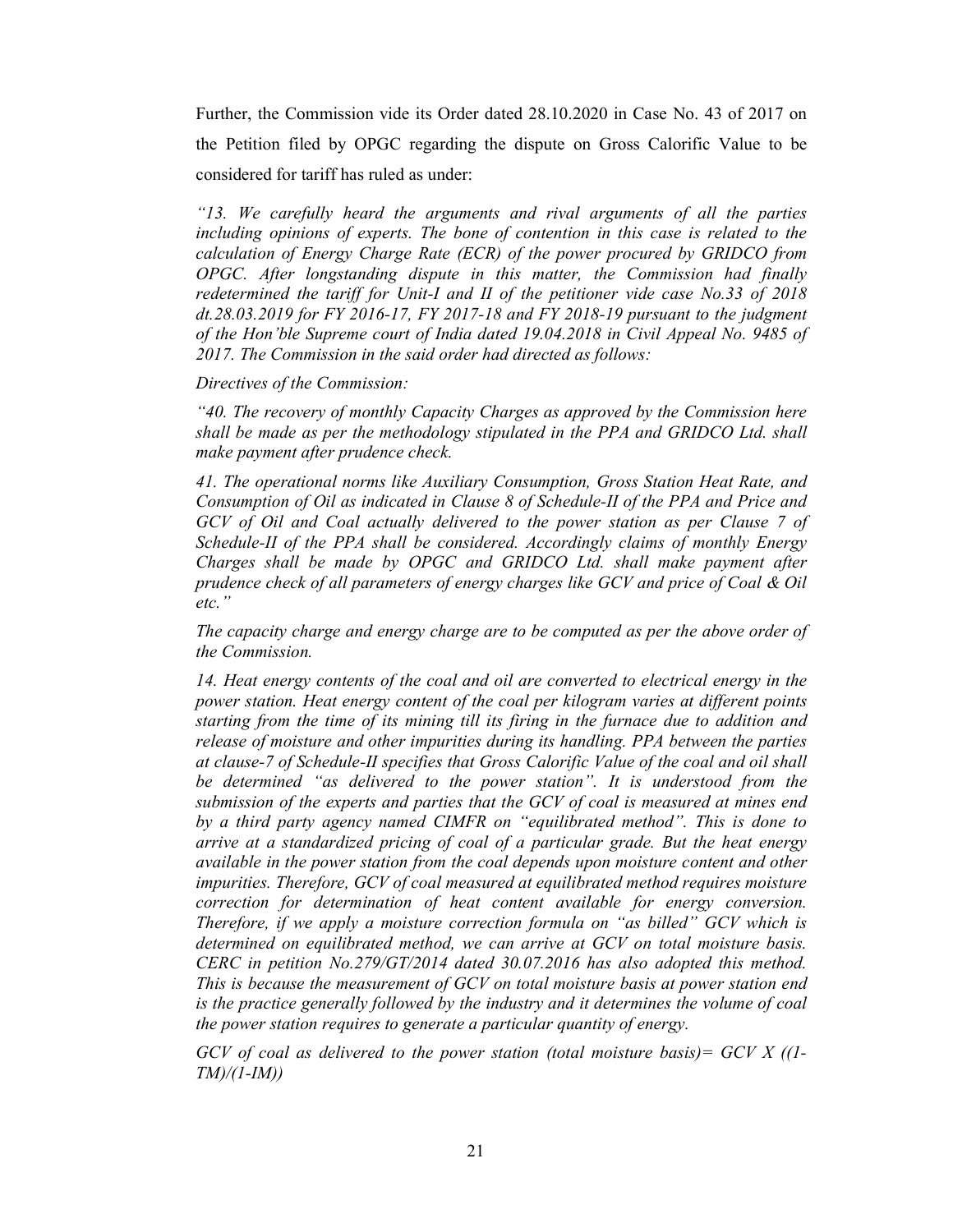Where:

GCV= Gross Calorific value of coal as billed by coal supplier

TM= Total moisture as per CIMFR report

IM= Inherent moisture as per CIMFR report

The above formula should form the basis of calculation of GCV of coal on "as delivered basis" for computation of energy charge. The above formula shall take care of total moisture in calculation of GCV which is the prevalent industry practice.

15. The old bill of OPGC should be modified accordingly from April, 2017 onwards for the entire tariff period. The value of IM and TM should be adopted from the third party CIMFR report."

- 69. OPGC has submitted that it has filed Appeal No. 189 of 2020 before the Hon'ble APTEL against this Commission's Order dated October 28, 2020 in Case No. 43 of 2017 on the GCV to be considered for tariff computation. In the hearing dated 26.11.2020 before the Hon'ble APTEL, GRIDCO undertook not to precipitate the matter pursuant to this Commission's Order dated 28.10.2020 in Case No. 43 of 2017 till the next date of hearing. On 08.01.2021, Hon'ble APTEL during the hearing directed all respondents including GRIDCO to file their reply by 22.01.2021 and OPGC to file the rejoinder by 29.01.2021. The matter is listed for hearing on 01.02.2021 with a direction to continue the interim arrangement till the next date of hearing.
- 70. Since 1996, OPGC has been measuring GCV of coal at the boiler end/ firing point within its Power Plant and GRIDCO has paid OPGC variable costs on such basis without any objections. If GRIDCO's submissions are accepted, it will amount to precipitating the matter, before the Hon'ble APTEL has had the opportunity to adjudicate upon the matter pending before it. GRIDCO cannot be allowed to precipitate the matter until the final disposal of Appeal No. 189 of 2020 in deference to the fact that the Hon'ble APTEL is seized of the matter.
- 71. In line with the Judgment of the Hon'ble Supreme Court of India dated 18.04.2018 in Civil Appeal No. 9485 of 2017, variable costs for OPGC are to be determined as per the PPA. As per the provision of PPA, the GCV of Oil and Coal is to be considered as actually delivered to the power station, which implies GCV measured at the 'boiler end' on a Total Moisture basis. Accordingly, OPGC has considered the GCV of coal and oil as actually delivered to the power station for the computation of energy charges. In view of the above, the Commission is requested to consider the actual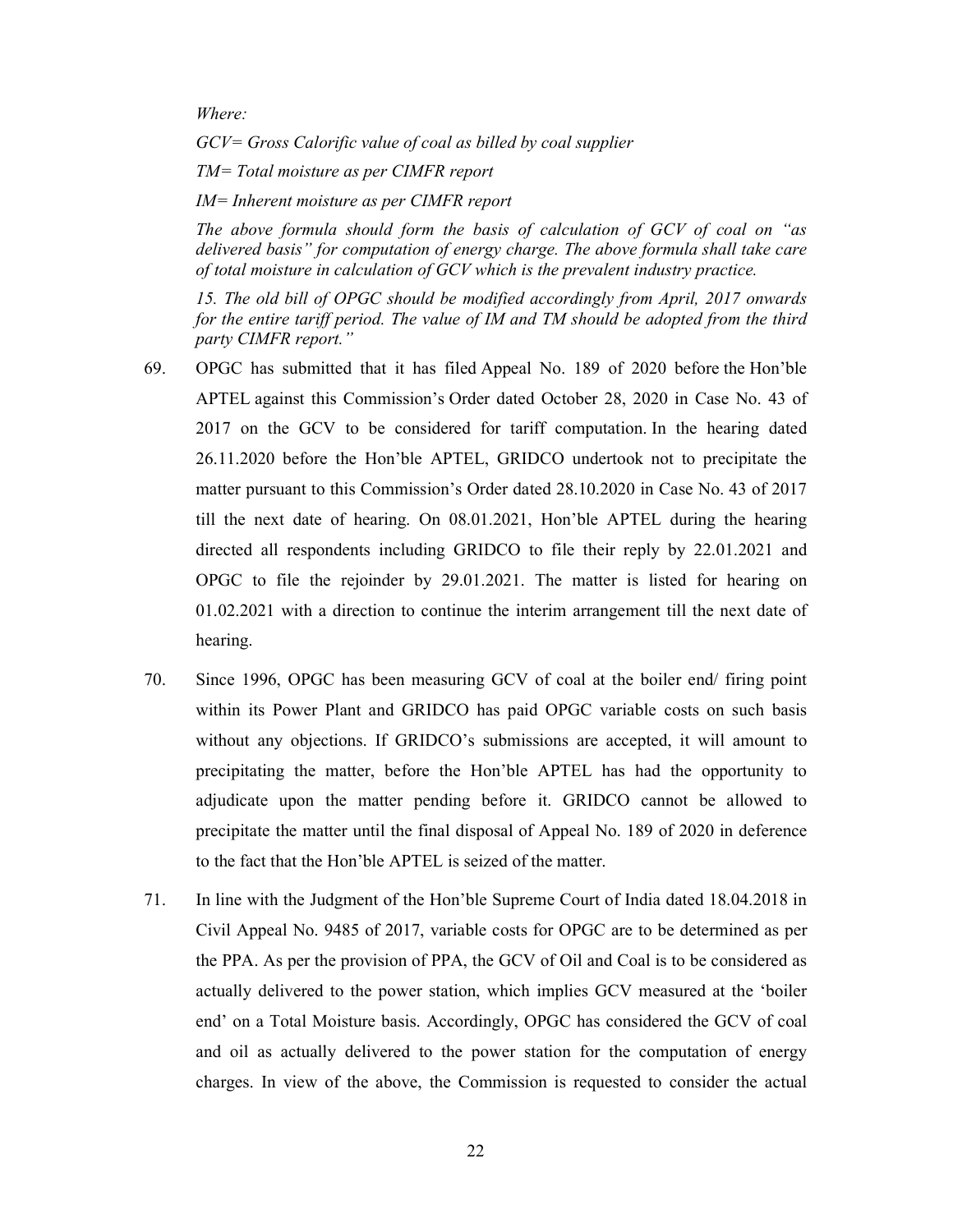GCV of coal as provided by OPGC for base ECR in line with Clause 9, Schedule II of the PPA, till the final disposal of Appeal No. 189 of 2020 by the Hon'ble APTEL.

- 72. OPGC further submitted that in accordance with the direction of the Commission in its Case No. 33/2018 (Para 41), 70/2018 (Para 104) and Case No. 69/2019 (Para 100) and terms of the PPA (Clause 9 of Schedule-II), OPGC has submitted the audited prices and GCV for oil and coal while claiming the half yearly fuel price adjustment and as such, Coal Sampling Report of CIMFR has no bearing on the monthly energy bill and hence the same is not being submitted along with the monthly bills.
- 73. OPGC has already submitted the actual quantum of oil consumed for generation for the Period of April 2019 to November 2020 vide its filing 2 dated 13.01.2021 in the petition and the same has also been served to GRIDCO. As there is no arrangement for use of HFO in OPGC Units 1&2, there is no actual consumption of HFO. However, the details of price and GCV of both LDO and HFO have been submitted to GRIDCO vide its Half Yearly Fuel Price Adjustment bill.
- 74. OPGC has prayed for allowing variation in energy charges during the year on account of fuel prices and calorific value to be claimed through Fuel Price Adjustment in supplementary bills on half yearly basis in accordance with the provisions of the approved Amended PPA. Further, the Commission vide its orders in Case No. 33 of 2018 (Para-42), Case No.70 of 2018 (Para-105) and Case No. 69 of 2019 (Para – 101) directed OPGC to claim the Fuel Price Adjustment and other charges through supplementary bills, which is being followed by OPGC. The practice being followed is in accordance with the approved PPA and any direction to change the practice beyond Half Yearly/Annual Fuel Price Adjustment will alter the terms and conditions of PPA.
- 75. The coal consumption for generating one unit of electricity from a thermal generating station is dependent on the norms of operation namely Gross Station Heat Rate and Specific oil consumption as well as the actual GCV of coal and oil. The normative Gross Station Heat Rate of OPGC is 2500 kcal/kWh whereas the same for Talcher TPS is 2830 kcal/kWh. The coal consumption of old 210 MW units cannot be compared with new Super Critical Units of 500 MW and above. The comparison is without a comprehensive understanding of the underlying factors leading to coal requirement for power generation and does not have any merit.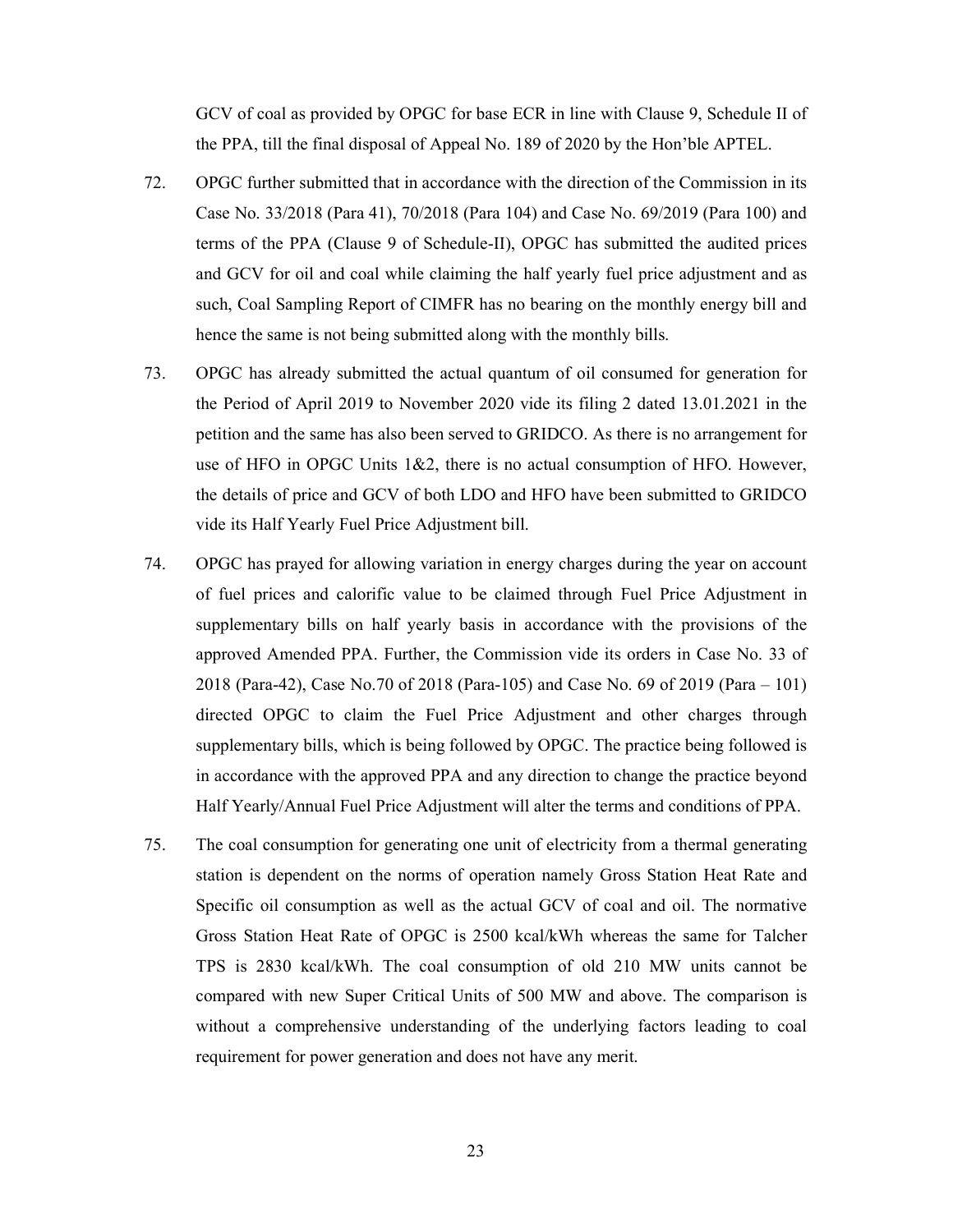76. OPGC has submitted the projected net export to GRIDCO for FY 2021-22 in the Petition. The stakeholder has not substantiated the statement that the per unit cost of OPGC is higher. As per GRIDCO's Tariff Order for FY 2020-21, the per unit cost of OPGC is one of the lowest amongst the various sources of power purchase of GRIDCO.

#### Other issues

- 77. OPGC has been claiming the amount payable to OHPC towards Energy Compensation Charges (ECC) which is in terms of the GoO order. It may be noted that vide letter no. 2771 dated 15.11.2018, OPGC informed GRIDCO for reimbursement of Rs.7,82,85,955/- towards ECC up to August 2018. In the said letter, detailed calculation of ECC as claimed by OHPC along with delayed payment surcharge and a detailed calculation sheet indicating the bifurcation between OPGC 1 (Unit 1&2) and OPGC 2 (Unit 3&4) were provided with. GRIDCO preferred to avoid replying to the said letter. Subsequent invoices raised by OHPC were made part of the petition. Thus GRIDCO's present allegation that because of the absence of detailed calculations, GRIDCO is unable to scrutinize is not correct.
- 78. Further it may also be noted that latest ECC invoice from OHPC has been received by OPGC is up to November 2020 (Bill No. OHPC/HHEP/EN.COM/118/2020-21 dated 04.12.2020, as per which total amount payable now is Rs.15,15,70,680/- that includes Rs.8,72,80,943.13 as delayed payment surcharge).
- 79. As per the Government of Odisha letter No. 6140 dated 31.07.2012, OPGC is required to pay additional charges to OHPC for drawl of water in the form of Energy Compensation Charge (ECC). The invoice raised by OHPC is for the total amount of Rs.11,60,48,991/-. Out of this total amount, the amount of Rs.8,42,40,037/- pertains to Units 1&2 which has been claimed in the Petition. OHPC has not raised separate invoices for Units  $1&2$  and Units  $3&4$ . OPGC requested the Commission to issue directions to GRIDCO for reimbursement of such amount and the amount payable for the period of FY 2019-20 whenever paid to OHPC by OPGC.
- 80. In accordance with Clause 10.0 of the approved Amended PPA, the O&M expenses allowable for OPGC are exclusive of the impositions charged by the State Government and hence the request of GRIDCO to meet such expenses from O&M expenses is without merit and deserves outright rejection.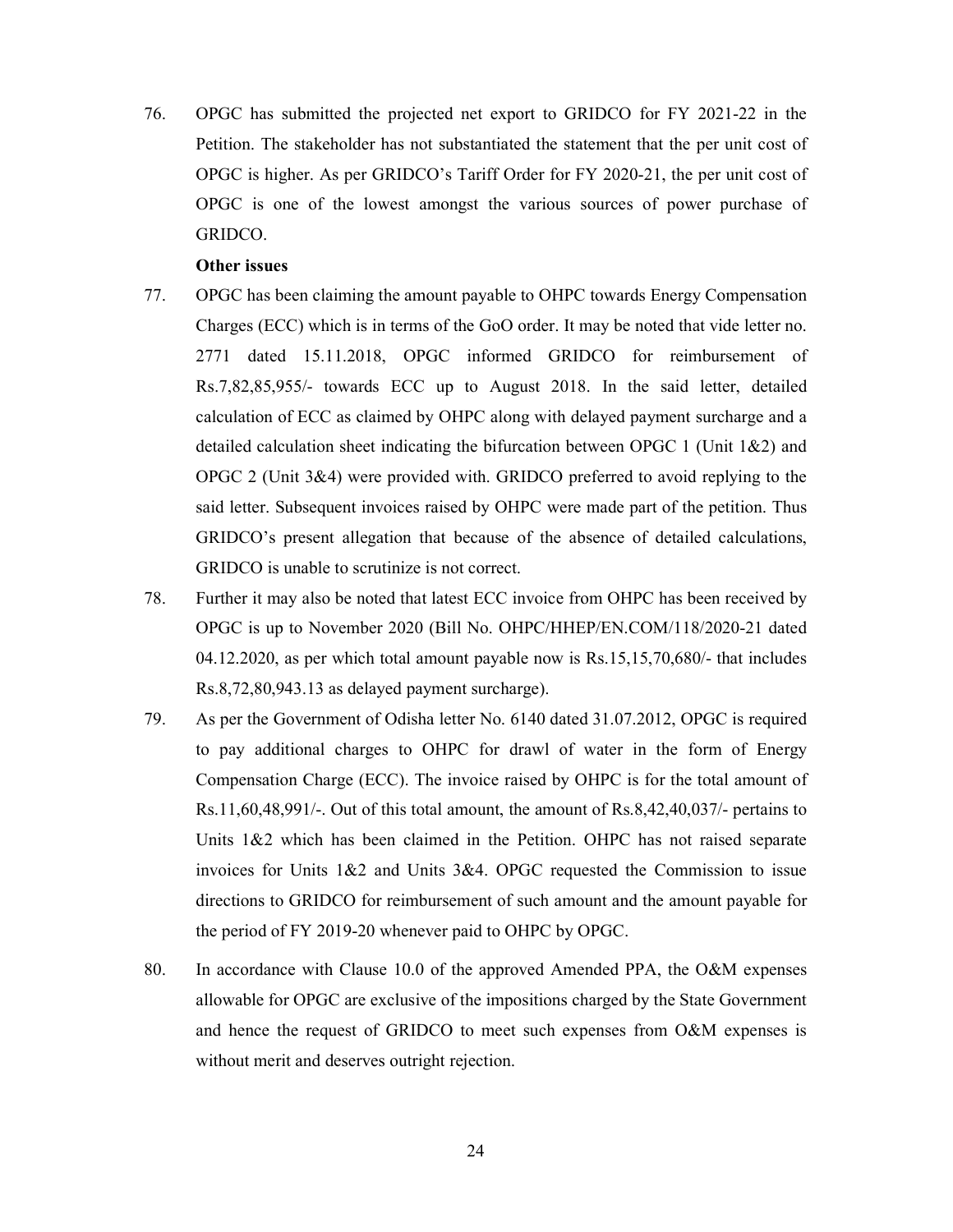- 81. Main Dam Division, Burla, Department of Water Resources, Govt. of Odisha has imposed a penalty on water charges (six times of the normal water charges) drawn by OPGC from Hirakud Reservoir during the period from June 12, 2013 to June 28, 2013 (16 days) amounting to Rs. 1,87,03,456/-. The interest accrued till March 2019 is Rs.6,84,35,459/- as per the latest bill. OPGC is continuously pursuing the matter with the Water Resources Department, Government of Odisha to waive the penalty along with interest. This is under active consideration by Government of Odisha. However, till date this matter has not been resolved. Accordingly, OPGC has requested to pass appropriate Order for reimbursement of such amount if paid by OPGC.
- 82. As per the Resolution of Department of Water Resources, Government of Odisha, dated May 18, 2015, OPGC is required to contribute an amount of Rs.30.65 Crore (12.26 Cusec X 2.5 Crore/Cusec) towards creation of water conservation Fund. Further, as per the Resolution of Department of Water Resources, Government of Odisha, dated November 3, 2015, the Government has provided the facility to industries to deposit their contribution to the Water Conservation Fund in five equal annual instalments. OPGC has also received a letter on July 14, 2015 from Main Dam Division, Burla to deposit the contribution towards Water Conservation Fund. As the facility of making this payment is available in five equal annual instalments, OPGC has decided to opt for this facility and make payment in five annual instalments to reduce the burden to be passed on in tariff. Accordingly, OPGC has claimed an amount of Rs.6.13 Crore in FY 2021-22 towards contribution to Water Conservation Fund. Further, OPGC had sought the approval of annual contribution for FY 2020-21 in its Petition No 69/2019. While disposing of the Petition, OERC in its Order dated 22.04.2020 at Para has observed as follows:

#### "Reimbursement of contribution towards Water Conservation Fund (WCF)

93. As per the resolution of Department of Water Resources, Govt. of Odisha, dated18.05.2015, OPGC has proposed approval of Rs.6.13 crore towards reimbursement of contribution to WCF during FY 2020-21. Further, respondent GRIDCO in its objection has submitted that the above amounts will be reimbursed to OPGC subject necessary direction of the Commission and submission of all supporting documents with regards to payment made by OPGC. From the above submission of GRIDCO, it is understood that no payment has yet been made by OPGC towards WCF. We direct that the above amount be reimbursed by GRIDCO subject to verification of supporting documents of actual payment vis-a-vis the Govt. order in this regard. However, at present, we do not allow any amount on this head for reimbursement by GRIDCO during 2020-21."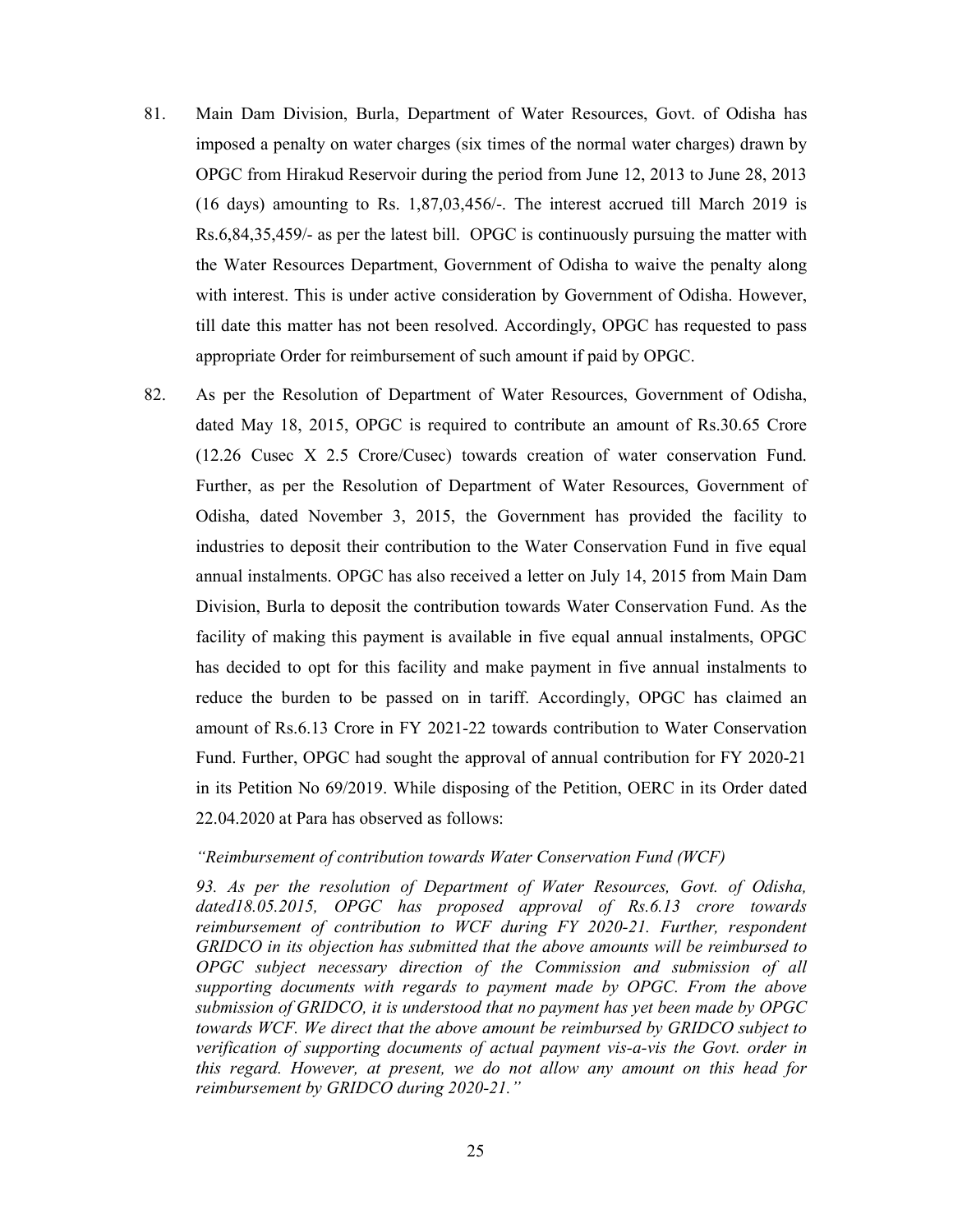OPGC submitted that this expense is not in control of OPGC and is payable because of Government Resolution. Hence, OPGC has requested the Commission to allow reimbursement of the same for FY 2021-22 as well as FY 2020-21, so that the same can be deposited by OPGC and claim for reimbursement from GRIDCO.

- 83. Imported power from the grid system is being settled on net exchange basis every month in accordance with the practice being followed as per the Approved PPA and record note of discussion held on 13.08.1996 between OPGC and GRIDCO. Also, the approved PPA has the appropriate provision for considering the tariff for power imported by OPGC for black start up along with its settlement. Hence, OPGC submitted before the Commission for settlement of the imported power in accordance with the approved PPA. The energy scheduling to GRIDCO from its power station is being settled on net exchange basis every month, wherein actual generation being considered as scheduled generation, in accordance with the practice being followed as per the approved Amended PPA.
- 84. OPGC submitted that the accounts of OPGC are regularly audited from time to time as per the statutory provisions as applicable. OPGC further mentioned that the audited annual accounts for FY 2019-20 have been submitted to the Commission along with the Tariff Petition on dated November 27, 2020 and the information on monthly cash flow statement is not relevant for tariff determination.
- 85. OPGC submitted that the information on pending cases and legal expenses is not relevant as OPGC has claimed only normative O&M expenses and has not separately sought any compensation for legal expenses.
- 86. The Commission determines tariff based on normative parameters. Further, OPGC has submitted the audited figures as sought by the Commission in its replies to the queries of the Commission.

#### OBSERVATION OF THE STATE ADVISORY COMMITTEE (SAC) (PARA 87)

87. The Commission convened the State Advisory Committee (SAC) meeting on 22.02.2021. One Member mentioned that the Commission should consider the final Order in Case No. 43/2017 dated 28.10.2020 where the Commission has provided a formula for calculating GCV of coal with moisture correction on "as delivered" basis. Apart from this, no specific reference was made relating to Annual Revenue Requirement and Tariff filing of OPGC.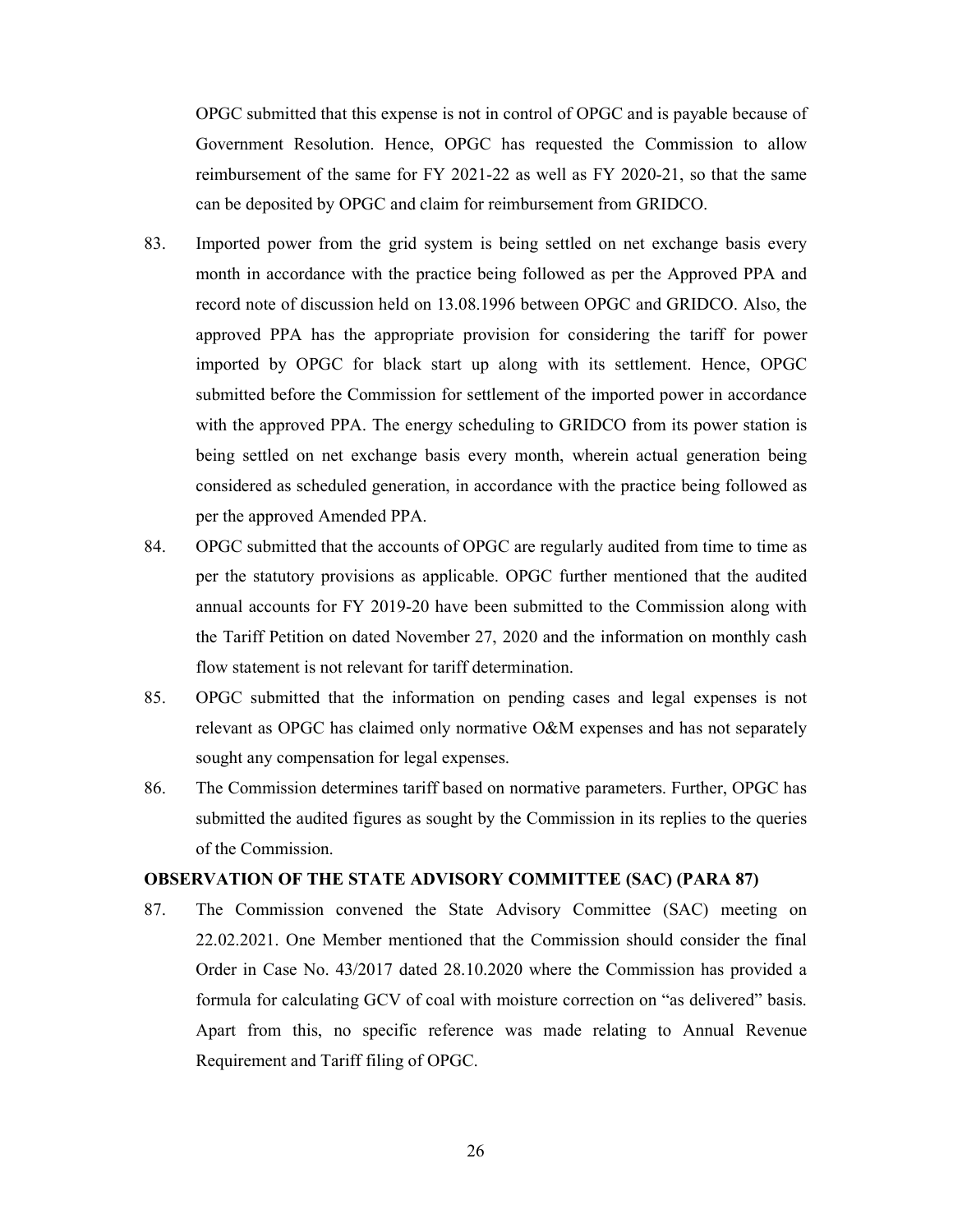# COMMISSION'S OBSERVATIONS AND ANALYSIS OF OPGC'S PROPOSAL FOR DETERMINATION OF GENERATION TARIFF FOR FY 2021-22 (PARA 88 TO 111)

- 88. That the present petition for determination of generation tariff for FY 2021-22 has been filed by OPGC under Sections 62 and 86 of the Electricity Act, 2003 read with Approved Bulk Supply Agreement (PPA) along with Supplemental Agreement (together referred to as the Amended PPA), related provisions of OERC (Terms and Conditions for Determination of Generation Tariff) Regulations, 2020 and OERC (Conduct of Business) Regulations, 2004 and as per Hon'ble Supreme Court Order dated April 19, 2018 in Case No. 9485 of 2017.
- 89. In obedience to the judgement of Hon'ble Supreme Court as stated above, the Commission while determining the tariff of the Generating Company for FY 2020-21 has also relied upon the norms of PPA for fixed and variable costs. Regarding other costs not reflected in the PPA, statutory Regulations have been followed.

### Computation of Annual Fixed Cost

- (i) The Commission considered the norms as per Clause 3.0 of Schedule II of the PPA for approval of the Annual Fixed Cost. Accordingly the component wise annual fixed cost of OPGC for determination of generation tariff for FY 2021- 22 is as under:
	- (a) Capital Cost: As per the Amended PPA signed between OPGC and GRIDCO and approved by the OERC vide its order dated 27.04.2015, the original capital cost of the project is Rs. 1060 Crore. Accordingly, the same is approved for determination of generation tariff of OPGC for FY 2021-22. The additional capitalization claimed by OPGC shall be decided in the separate order pending with the Commission.
	- (b) Debt Equity Ratio: As per Clause 8.0 of Schedule II of the PPA, the original capital cost of Rs. 1060 of the project consists of equity of Rs.450 crore and debt of Rs.610 crore. Accordingly the Commission approves the same debt-equity ratio for determination of generation tariff for FY 2021-22.
	- (c) Depreciation: The Clause 3.0 (a) of Schedule II of the Amended PPA provides that depreciation charges shall be equal to 7.5% of the Capital Cost during the year. Since the assets of the generating Stations have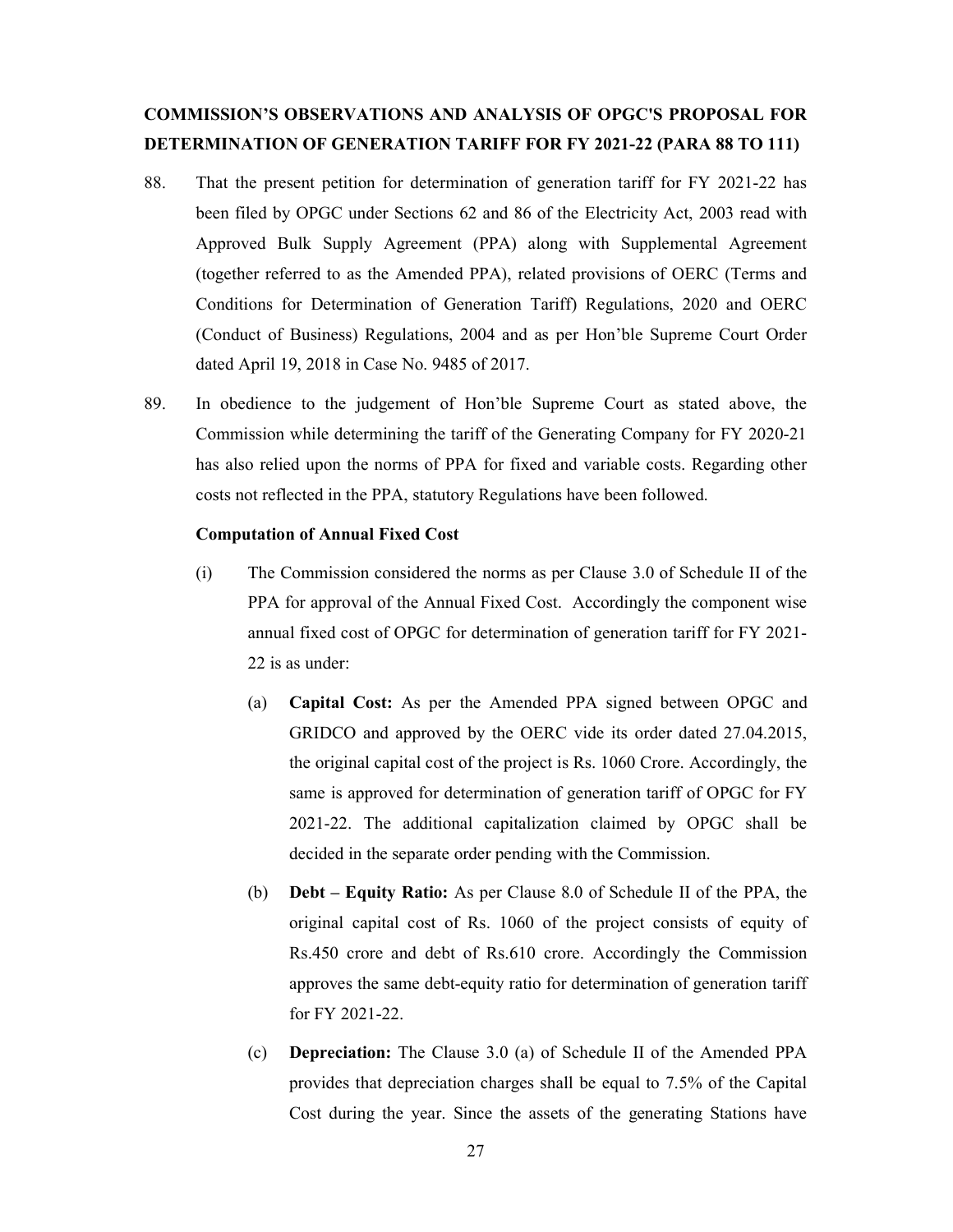fully depreciated by the end of FY 2008-09, OPGC has not considered any amount towards depreciation and accordingly the Commission does not approve any amount towards depreciation for determination of generation tariff for FY 2021-22.

- (d) Return on Equity (RoE): As per Clause 8.0 (10) of Schedule II of PPA, Return on Equity is to be paid  $\omega$  16% on Equity Capital. Considering the equity capital of Rs.450 crore of the original project cost, OPGC has claimed the RoE of Rs.72 crore  $\omega$  16% per annum. Accordingly, the Commission approves the same amount of Rs.72 crore towards RoE for determination of generation tariff for FY 2021-22.
- (e) Interest on Loan Capital: As per Clause 8.0 (7) and (11) of Schedule II of the Amended PPA, loan amount is Rs. 610 crore and interest on loan will be paid as per actual. As the loan amount of the original project cost has been fully repaid by financial year ending 2011-12, OPGC has not claimed any amount towards Interest on loan capital. Accordingly, the Commission does not approve any amount towards interest on loan capital for determination of generation tariff for FY 2021-22.
- (f) O&M Expenses: As per clause 3 (d) & (e) of Schedule-II of the amended PPA, for the purpose of computation of O&M expenses, capital cost is to be taken as Rs.1030 crore and O & M Expense for the first year of operation shall be  $\omega$  2.5% of the capital cost and it shall be escalated @ 8% each year from 01.04.1996 with the first escalation factor becoming applicable on 01.04.1997. Based on the above methodology OPGC has claimed Rs.176.35 crore towards O&M expenses. Accordingly, the Commission approves the same amount of Rs.176.35 crore {Rs.1030 cr x 2.5% x  $(1.08)^{25}$ } towards O&M expenses for determination of generation tariff for FY 2021-22.
- (g) Interest on Working Capital: As per the Clause 3.0 (f) of Schedule II of the PPA, working capital requirement is to be worked out by considering coal cost for 1.5 months, Oil cost for 2 months, O & M expenses for one month and Receivable for 2 months on the normative level of generation. The interest rate applicable for working capital shall be the rate on the date when the fixed charges are computed. OPGC has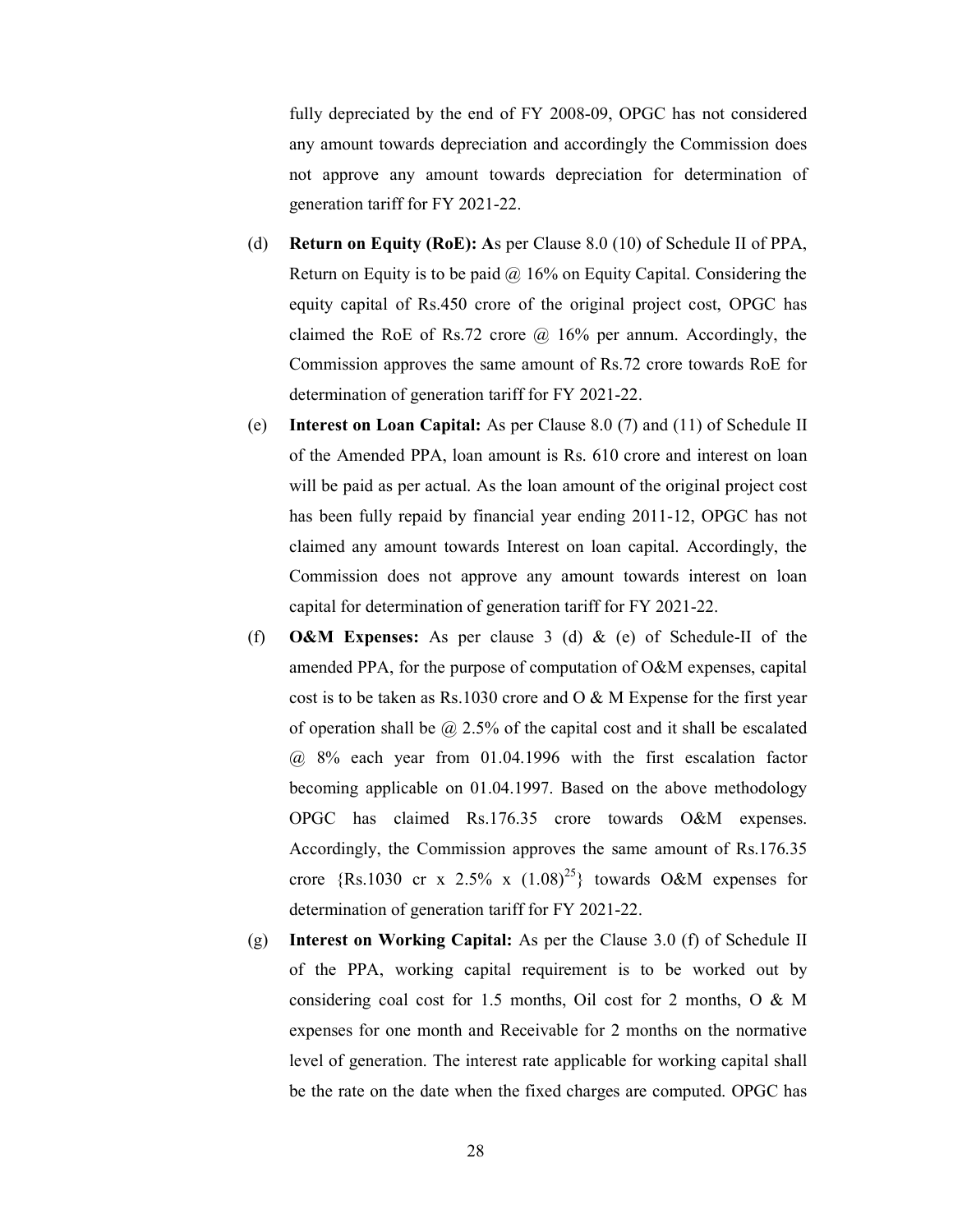submitted that it has started availing working capital requirement from external sources and the actual interest rate for the working capital facility is 7.70% in the FY 2020-21. The same has been considered for the FY 2021-22. The detailed calculation of working capital requirement and interest on working capital approved by commission against OPGC proposal for determination of generation tariff for FY 2021-22 is given in table below:

(Rs Crore)

Table-8 Interest on working capital Approved by Commission for determination of Generation Tariff for FY 2021-22

|                                     |              |                 | <b>IVA CITALE</b> |  |
|-------------------------------------|--------------|-----------------|-------------------|--|
| <b>Particulars</b>                  |              |                 | FY 2021-22        |  |
|                                     | <b>Norms</b> | <b>OPGC</b>     | <b>OERC</b>       |  |
|                                     |              | <b>Proposal</b> | Approval          |  |
| Cost of Coal                        | 1.5 Months   | 43.69           | 39.39             |  |
| Cost of Secondary Fuel Oil          | 2 Month      | 5.57            | 5.57              |  |
| O&M expenses                        | 1 Month      | 14.70           | 14.70             |  |
| Receivables                         | 2 Month      | 107.41          | 101.46            |  |
| <b>Working Capital Requirements</b> |              | 171.36          | 161.12            |  |
| Rate of Interest                    |              | 7.70%           | 7.70%             |  |
| <b>Interest on working capital</b>  |              | 13.19           | 12.41             |  |

Accordingly the Commission approves Rs.12.41 crore towards interest on working capital for determination of generation tariff of OPGC for FY 2021-22 as against OPGC proposal of Rs.13.19 crore.

# Summary of Annual Fixed Cost

90. Based on the above approval of the different components total Annual fixed cost by the Commission for determination of generation tariff of OPGC for FY 2021-22, the total AFC comes to Rs 260.81 crore as against OPGC proposal of Rs. 261.54 crore. The proposal of OPGC and approval of the Commission with respect to Annual Fixed cost of OPGC (Unit-I&II) is summarised in the table below:

# Table- 9 Total Annual Fixed Cost Approved by Commission for determination of Generation Tariff of OPGC for FY 2021-22

|                             |                      | (Rs Crore)           |
|-----------------------------|----------------------|----------------------|
| <b>Particulars</b>          | <b>OPGC Proposal</b> | <b>OERC Approval</b> |
| Depreciation                | 0.00                 | 0.00                 |
| Return on Equity            | 72.00                | 72.00                |
| Interest on Loan Capital    | 0.00                 | 0.00                 |
| O&M Expenses                | 176.35               | 176.35               |
| Interest on working capital | 13.19                | 12.41                |
| <b>Total</b>                | 261.54               | 260.76               |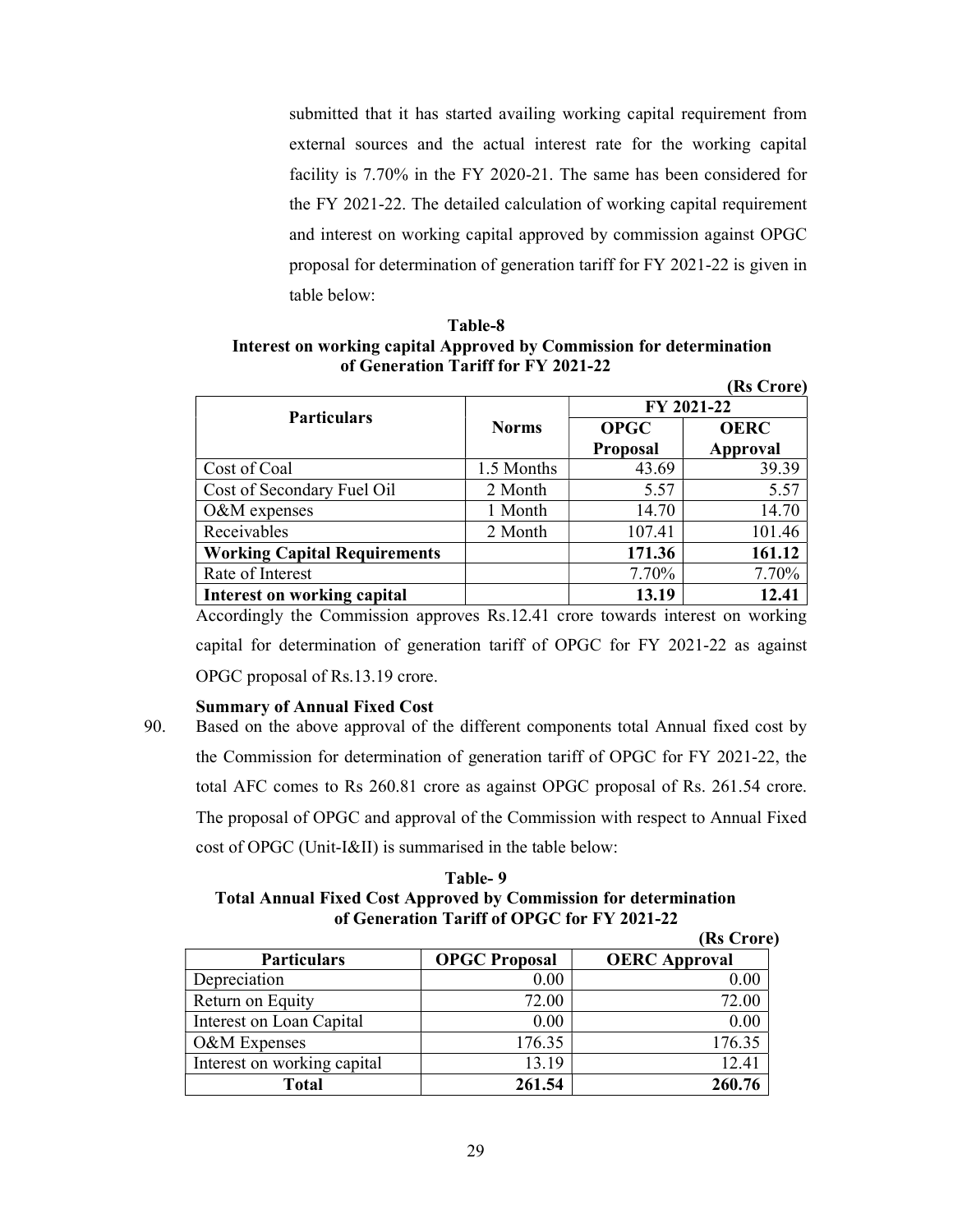#### Computation of Energy Charges:

#### Operational Performance Parameters

91. Regarding operational parameter the Commission adopts the norms mentioned in the

PPA. Details of these parameters are given in table below:

| Table-10                                                               |
|------------------------------------------------------------------------|
| Operational norms adopted by the Commission in accordance with PPA for |
| Determination of Generation Tariff of OPGC for FY 2021-22              |

| <b>Particulars</b>             | Unit          | <b>OPGC</b> Proposal | <b>OERC</b> Approval |  |
|--------------------------------|---------------|----------------------|----------------------|--|
| Plant Load Factor (PLF)-       | $\frac{0}{0}$ | 68.49                | 68.49                |  |
| Normative                      |               |                      |                      |  |
| Auxiliary consumption          | $\frac{0}{0}$ | 9.50                 | 9.50                 |  |
| <b>Gross Station Heat Rate</b> | (Kcal/Kwh)    | 2500                 | 2500                 |  |
| Secondary fuel oil consumption | (ml/Kwh)      | 3.50                 | 3.50                 |  |

#### Price & GCV of Coal and Secondary fuel oil

92. The Commission vide its Order dated 28.10.2020 in Case No. 43/2017 has provided the basis for calculation of GCV of coal as delivered to the power station (total moisture basis). This has been challenged by OPGC in APTEL which is pending there. As per Clause 7 of Schedule-II of the PPA, Gross Calorific Value (GCV) of Secondary Oil and Coal is to be considered "as delivered" basis to the power station. During the present proceeding, we have earlier sought details from OPGC on GCV of Coal "as delivered" (at the delivery point) in line with the PPA and the Order of Hon'ble Supreme Court. OPGC has not submitted the details of the coal at the delivery point (basing on as billed GCV with moisture correction) and has rather submitted GCV of coal on "as fired" basis in total moisture method which does not appear even in their PPA. As per Commission's Order dated 28.10.2020, sampling report by CIMFR at mine's end with moisture correction would be considered for determining GCV of 'as delivered' Coal on total moisture basis. This is in line with PPA and order of Hon'ble Supreme Court. However, OPGC has taken a plea at para 3.35 of their tariff application that they have gone on appeal in Appeal No. 189/2020 to Hon'ble APTEL challenging order of the Commission in this regard in Case No. 43/2017 dated 28.10.2020. Therefore, in the absence of above details, the Commission has decided to consider the base GCV of Grade-14 (G-14), i.e. 3101 kcal/kg similar to last year order. On the query of the Commission OPGC has submitted that the price of G-14 coal has also been revised to Rs.1573.00/ MT including all charges w.e.f. 01.12.2020.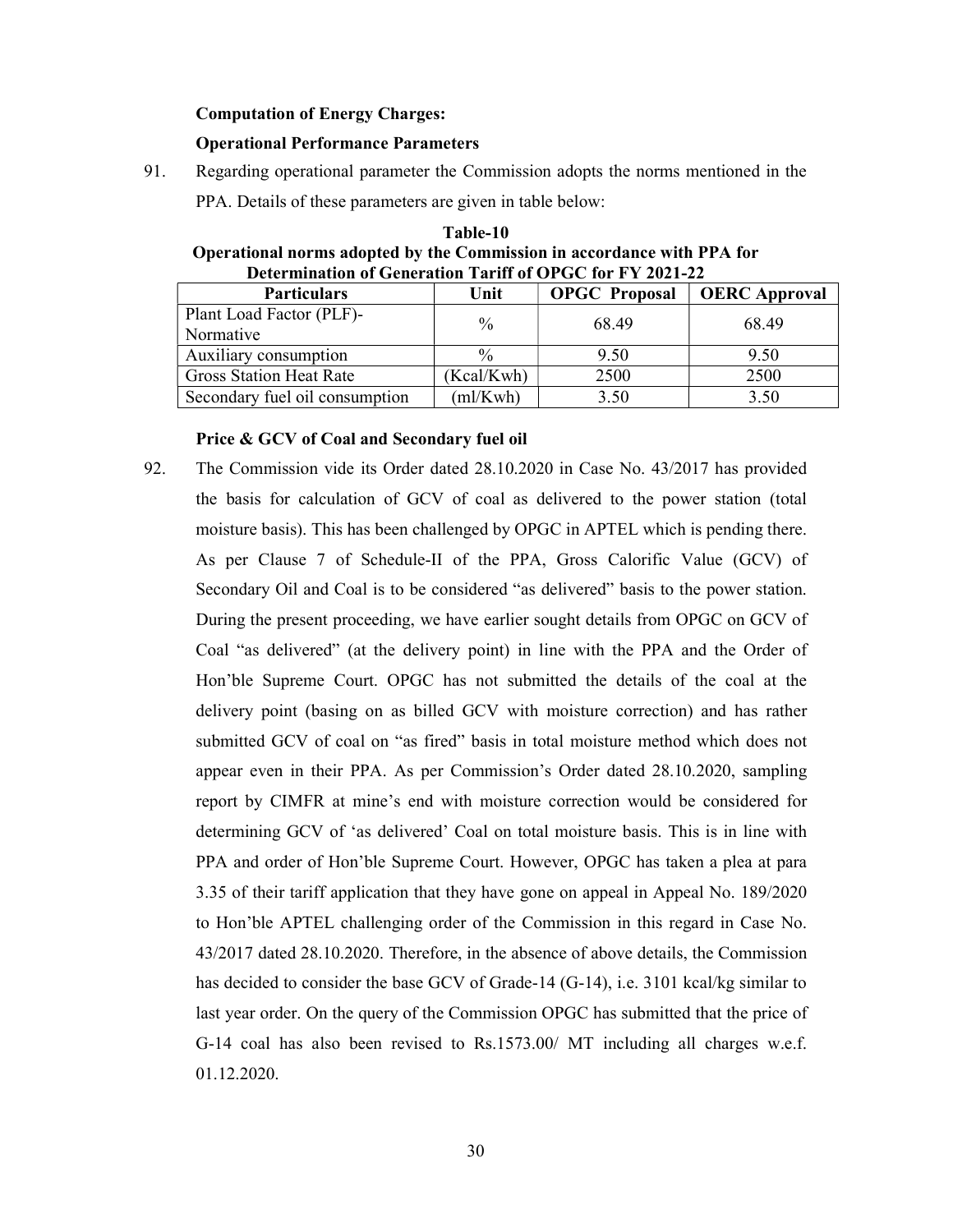93. Considering all the above operational norms, price and GCV of Coal and Secondary fuel oil parameters of PPA, the Commission determines indicative Energy charges  $\omega$ 152.81 paisa/kwh for OPGC as against its proposal of @ 167.91 paisa/kwh for FY 2021-22. Details of these operational norms and parameters for calculation of energy charges are given in table below:

| Computation of Energy Charges for actermination of Generation                  |             |                      |                      |  |  |
|--------------------------------------------------------------------------------|-------------|----------------------|----------------------|--|--|
| Tariff of OPGC for FY 2021-22                                                  |             |                      |                      |  |  |
| <b>Particulars</b>                                                             | Unit        | <b>OPGC Proposal</b> | <b>OERC</b> Approval |  |  |
| Price of Coal                                                                  | (Rs/MT)     | 1542.30              | 1573.00              |  |  |
| Price of LDO                                                                   | (Rs./KL)    | 46344.95             | 46344.95             |  |  |
| Price of HFO                                                                   | (Rs/KL)     | 36291.93             | 36291.93             |  |  |
| GCV of Coal                                                                    | (Kcal/Kg)   | 2740.93              | 3101                 |  |  |
| GCV of Oil                                                                     | (Kcal/Kg)   | 10000                | 10000                |  |  |
| Secondary Fuel Oil Consumption                                                 | (ml/kwh)    | 3.50                 | 3.50                 |  |  |
| (LDO10% & HFO-90%)                                                             |             |                      |                      |  |  |
| <b>Energy Charges</b>                                                          | (Paisa/Kwh) | 167.91               | 152.81               |  |  |
| $D_{\text{a}}$ in know and $\alpha$ $\Omega$ $\Omega$ is $\Omega$ and $\Omega$ |             |                      |                      |  |  |

| Table-11                                                             |  |  |  |
|----------------------------------------------------------------------|--|--|--|
| <b>Computation of Energy Charges for determination of Generation</b> |  |  |  |
| Tariff of OPGC for FY 2021-22                                        |  |  |  |

Reimbursement of Other Charges

- 94. Apart from the Annual Fixed Cost and Energy Charges, as per Clause 10 and 11 (vii) of Schedule II of PPA, other charges such as levies, taxes, duties cess, tariff filing fee etc. and supplementary bills, if any, are to be reimbursed from GRIDCO. Accordingly, OPGC has proposed to consider other charges of Rs.67.19 Crore for FY 2021-22 as part of the reimbursement from GRIDCO. These are to be examined itemwise by GRIDCO basing on their paid bills with appropriate rules regarding those charges. However, provisionally the following expenditure is being allowed now.
	- Electricity Duty:
- 95. OPGC has submitted that, they have claimed an amount of Rs.12.98 Crore (@ Rs.0.55/kWh) towards reimbursement of electricity duty from GRIDCO during the FY 2019-20 in accordance with PPA. On that basis it has requested the Commission to approve provisionally the same amount for the FY 2021-22. Since the Commission has followed the PPA norms, i.e. 9.50% of auxiliary Consumption on normative generation at 68.49% PLF for determination of generation tariff, we now provisionally approve Rs.12.98 Crore  $\omega$  Rs.0.55/kWh towards electricity duty for FY 2021-22.

#### Water Cess & Water Charges:

96. OPGC has submitted that, during the FY 2019-20, it has actually incurred an expenditure of Rs.7.94 Crore towards water cess and water charges and accordingly claimed the same amount to be allowed for reimbursement in the ARR for the FY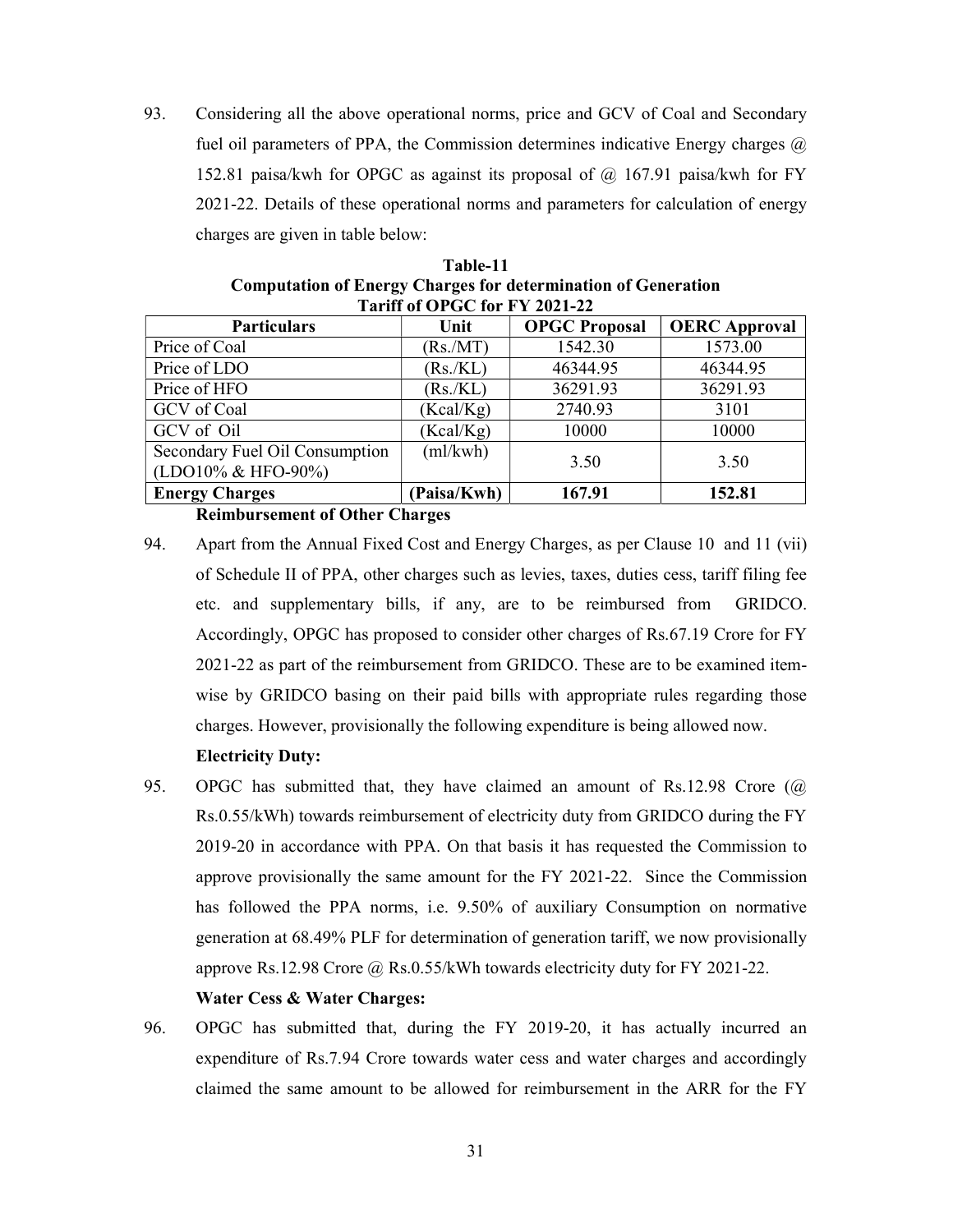2021-22. OPGC has further submitted that in addition to the above, it has to pay an additional charge to OHPC for drawal of water in the form of Energy Compensation Charges (ECC) based on Govt. of Odisha letter dated 31.07.2012. The estimated charge on this account is Rs. 0.43 Crore approximately in line with the invoice raised by OHPC for the FY 2018-19. OHPC has raised invoice of Rs.11.60 Crore from FY 2005-06 till March, 2019 towards energy compensation, out of which Rs. 8.42 Crore is towards Unit-I&II and balance Rs. 3.18 Crore towards Unit-III&IV. Accordingly OPGC has requested the Commission to issue directions to GRIDCO for reimbursement of such amount along with amount payable for the FY 2019-20 whenever paid to OHPC by OPGC. However, OPGC has requested the Commission to consider Rs.0.43 Crore towards reimbursement of ECC payable to OHPC and Rs.7.94 Crore towards reimbursement of water charges payable to Water Resources Department, totalling to Rs. 8.37 Crore. Based on the above proposal of OPGC, the Commission provisionally approves the amount of Rs.8.37 Crore towards water cess/water charges and ECC for FY 2021-22 and direct OPGC to produce proper justification of payment of such charges along with relevant documents while claiming reimbursement from GRIDCO. The Commission also direct GRIDCO to verify the documents while making payment to OPGC.

# Tax and Cess on Land:

97. OPGC has submitted that it has actually incurred an expenditure of Rs. 0.19 Crore towards tax and cess on land during the FY 2019-20 and claims the same amount to be reimbursed from GRIDCO during FY 2021-22. The Commission allows reimbursement of tax and cess on land basing on the actual amount incurred by the Petitioner. Accordingly, an amount of Rs.0.19 Crore is provisionally approved for reimbursement from GRIDCO during FY 2021-22 towards payment of tax and cess on land by OPGC.

# System Operation Charges (SOC) & Market Operation Charges (MoC) for SLDC

- 98. OPGC has claimed Rs.0.38 Crore towards SoC & MoC charges payable to SLDC which is same as SLDC Tariff Order for FY 2020-21. The Commission approves Rs. 0.34 Crore (@ Rs.8056.89/MW/year) towards SoC & MoC charges of OPGC payable to SLDC in SLDC Charges and Fees order for FY 2021-22. ERPC Charges:
- 99. OPGC has proposed an amount of Rs.0.16 Crore towards reimbursement against ERPC charges which has been actually paid by OPGC during FY 2019-20. The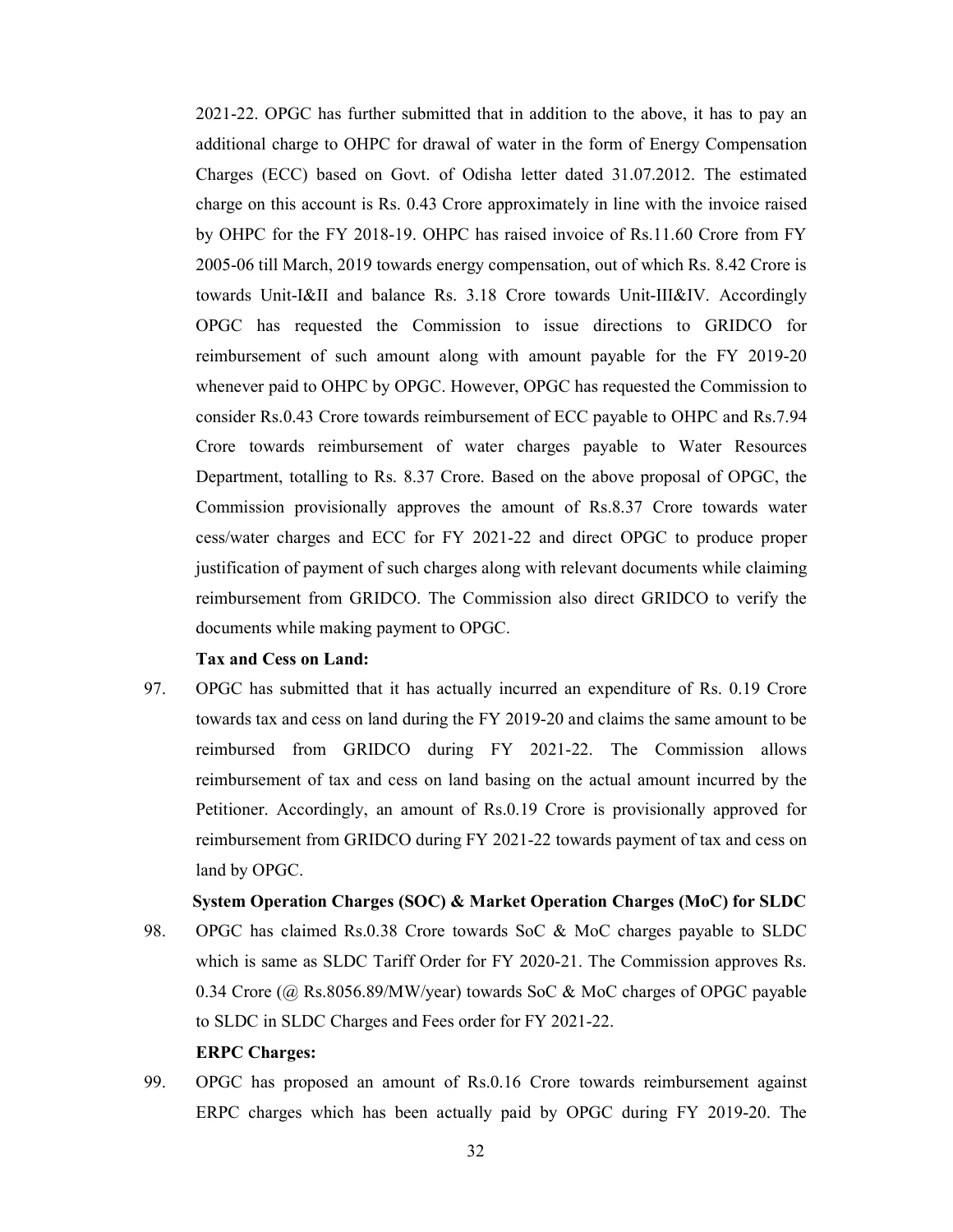Commission provisionally approves the same amount towards reimbursement by GRIDCO during FY 2021-22.

## Income Tax:

100. OPGC has proposed an amount of Rs. 38.67 crore towards reimbursement of income tax for the FY 2021-22 considering the RoE of Rs. 72 Crore corresponding to the original capital cost and the applicable tax rate of 34.94% on pre-tax RoE. As per Clause 6 of Schedule II of the PPA, Income tax on the income for supply of power will be passed on to GRIDCO. Since the Commission has allowed RoE of Rs. 72 Crore (@ 16% on Equity Capital Rs.450.00 crore) and by considering the same as generating business income of OPGC, the Commission provisionally approves Income tax of Rs.38.67 Crore @ 34.94% (including 4% Cess) for FY 2021-22. However, Income tax shall be reimbursed by GRIDCO on actual basis as per the applicable provisions in PPA.

### Reimbursement of contribution towards Water Conservation Fund (WCF)

101. As per the resolution of Department of Water Resources, Govt. of Odisha, dated 18.05.2015, OPGC has proposed approval of Rs. 6.13 Crore towards reimbursement of contribution to WCF during FY 2021-22. Further, respondent GRIDCO in its objection has submitted that the above amounts will be reimbursed to OPGC subject necessary direction of the Commission and submission of all supporting documents with regards to payment made by OPGC. This issue has been raised last year and from the submissions of GRIDCO, it is understood that no payment has yet been made by OPGC towards WCF. We direct that the above amount be reimbursed by GRIDCO subject to verification of supporting documents of actual payment vis-a-vis the Govt. order in this regard. However, at present, we allow Rs 6.13 Crore on this head for reimbursement by GRIDCO during 2021-22 subject to verification of documents by GRIDCO.

#### Recovery of ARR and Tariff Petition Fees & Publication Expenses:

102. The Commission provisionally approves an amount of Rs. 0.30 Crore for FY 2021-22 towards recovery of ARR and Tariff petition fees & publication expenses as proposed by OPGC.

#### Summary of Other Charges:

103. A summary of reimbursement of other charges for the FY 2021-22 on provisional basis allowed by the Commission is given in the table below: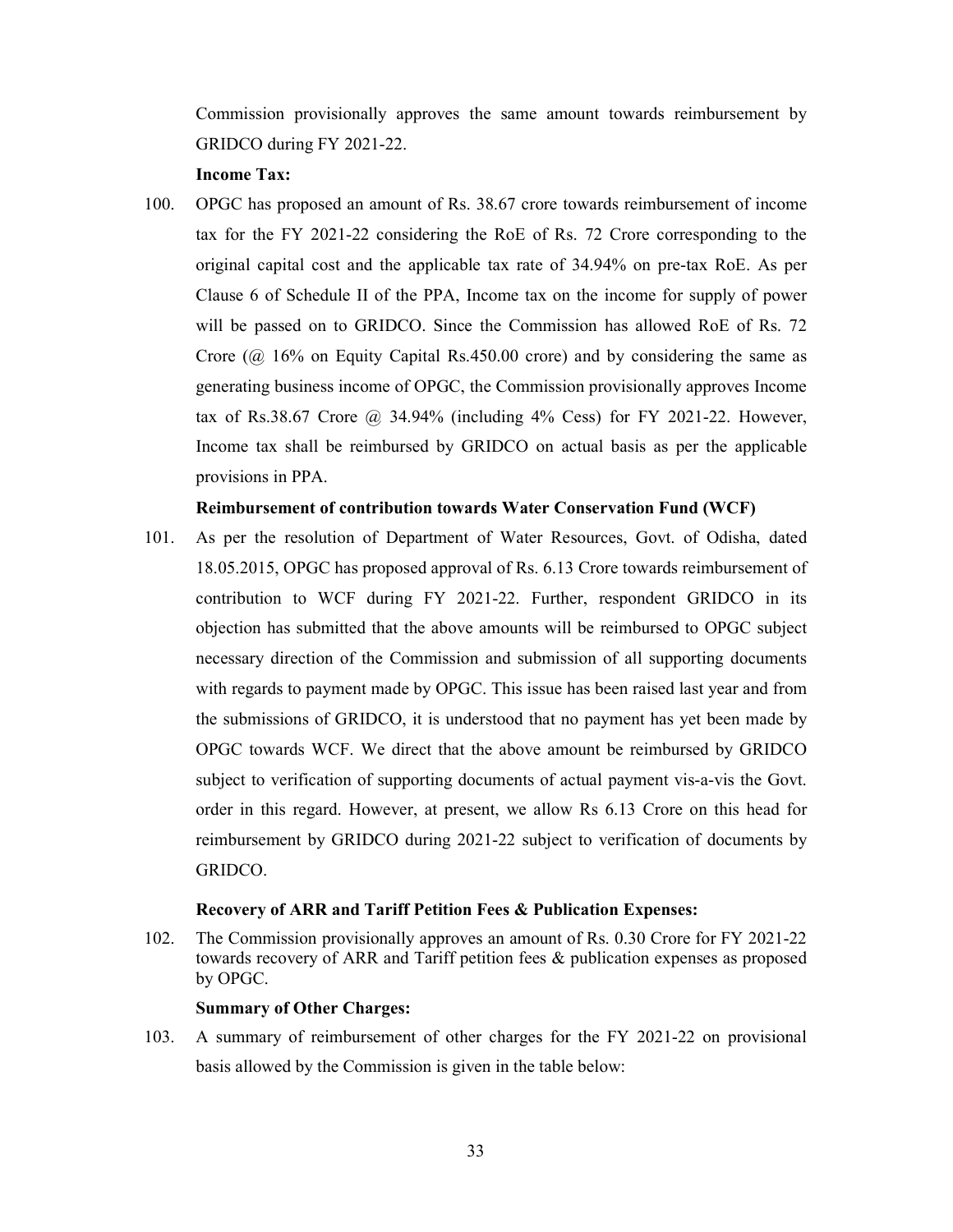|              |                                          |                 | (Rs. in Crore) |
|--------------|------------------------------------------|-----------------|----------------|
| SI.          | <b>Particulars</b>                       | <b>OPGC</b>     | <b>OERC</b>    |
| No.          |                                          | <b>Proposal</b> | Approval       |
|              | <b>Electricity Duty</b>                  | 12.98           | 12.98          |
| 2            | Water Cess and Water Charges             | 8.37            | 8.37           |
| $\mathbf{3}$ | Tax and Cess on land                     | 0.19            | 0.19           |
| 4            | SOC and MOC for SLDC                     | 0.38            | 0.34           |
| 5            | <b>ERPC</b> Charges                      | 0.16            | 0.16           |
| 6            | Income Tax                               | 38.67           | 38.67          |
| 7            | Recovery of ARR and Tariff Petition Fees | 0.30            | 0.30           |
| 8            | <b>Water Conservation Fund</b>           | 6.13            | 6.13           |
|              | Total                                    | 67.19           | 67.15          |

Table – 12 Reimbursement of Other Charges for 2021-22

104. Since the above charges are reimbursable, these shall be reflected in the ARR of GRIDCO. As per Clauses 10 & 11(vii) of Schedule II of the PPA, GRIDCO is directed to reimburse the charges as mentioned in the above table on actual basis as and when claimed by OPGC with appropriate documentary evidences.

# Additional Capitalization

105. In the present petition, OPGC has prayed for approval of the proposed additional capitalization of Rs. 29.25 Crore in addition to the additional capitalization of Rs. 168.51 Crore made during the period from FY 2015-16 to FY 2020-21. Considering the above additional capitalization, OPGC has claimed additional annual fixed cost of Rs. 40.07 Crore for FY 2021-22 over and above the annual fixed cost based on the original project cost. Further, it has claimed additional income tax of Rs. 4.72 Crore under the head of other charges on account of the above additional capitalization. The Commission observed that, the separate petition filed by OPGC in Case No. 54/2018 for approval of additional capitalization made during the period from FY 2015-16 to FY 2018-19 is pending before the Commission for disposal. Hence, the Commission is of the view that the issues on additional capitalization by OPGC shall be addressed in the Case No. 54/2018 and its impact on generation tariff of OPGC shall be considered thereafter. Therefore, in the instant case, the Commission has not considered the impact of proposed additional capitalization on the generation tariff of OPGC for the FY 2021-22.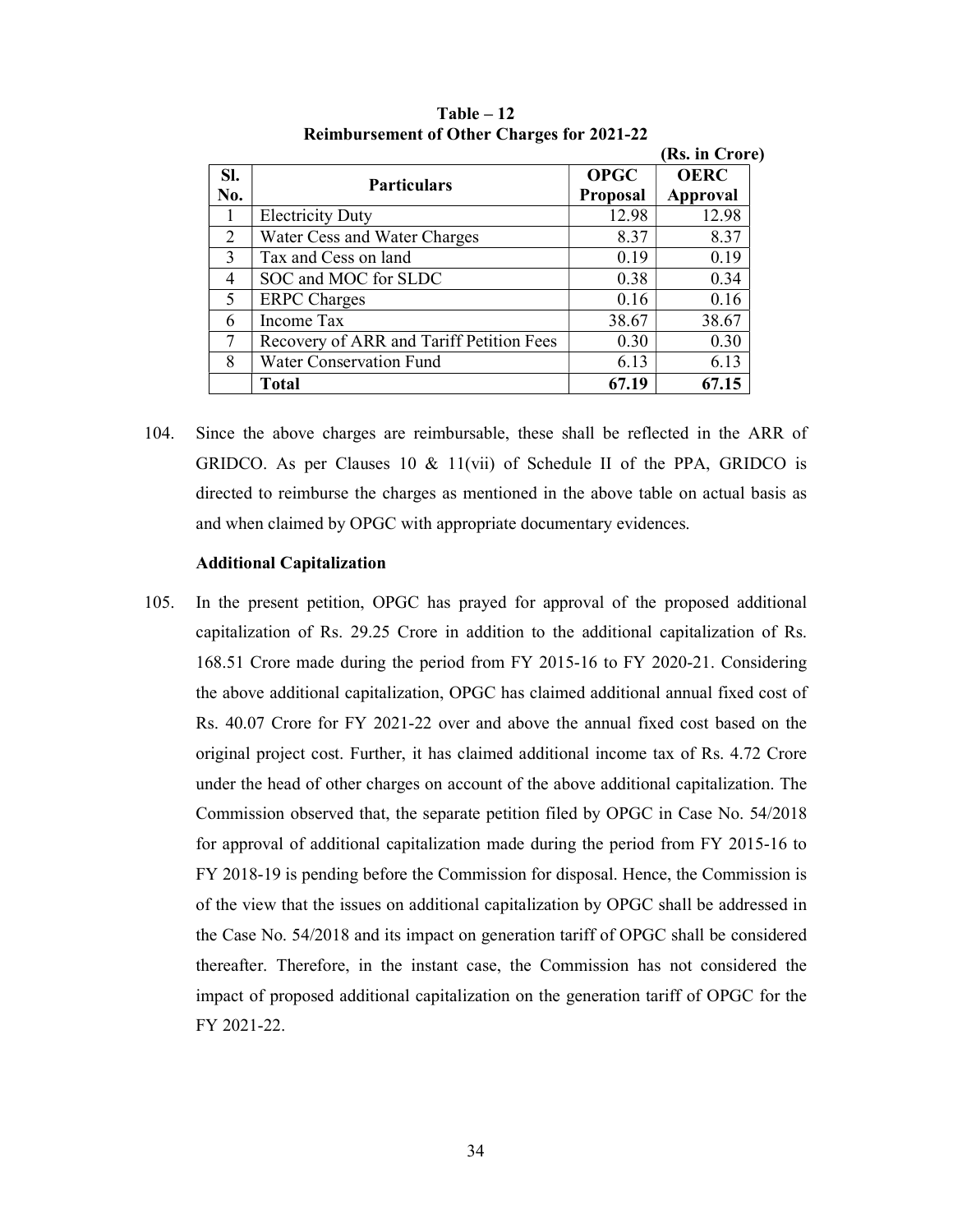#### Summary of Approved Generation Tariff of OPGC for FY 2021-22

106. The summary of generation tariff for OPGC as approved by the Commission for FY 2021-22 is given in Table below:

Table - 13

| <b>Summary of Approved Generation Tariff of OPGC for 2021-22</b> |              |        |                               |  |  |
|------------------------------------------------------------------|--------------|--------|-------------------------------|--|--|
| <b>Particulars</b>                                               | <b>Units</b> |        | OPGC Proposal   OERC Approval |  |  |
| Annual Fixed Cost                                                | Rs. Crore    | 261.54 | 260.76                        |  |  |
| Variable Charges                                                 | Paisa/Kwh    | 167.91 | 152.81                        |  |  |

# Directives of the Commission

- 107. The recovery of monthly Capacity Charges approved by the Commission shall be made as per the methodology stipulated in the PPA and GRIDCO shall make payment after prudence check. The Annual Capacity Charge (Fixed cost) of OPGC approved in this order is for the entire FY 2021-22 and accordingly has been given effect to in the ARR and BSP order of GRIDCO for the FY 2021-22. Since this order has been made applicable w.e.f. 04.04.2021 instead of 01.04.2021 due to delay in Tariff Notification for obtaining clearance from Election Commission on account of declaration of byelection of Pipili constituency in Odisha, it may affect the ARR of both OPGC and GRIDCO for the FY 2021-22. However, the Commission observe that since the monthly energy bill of OPGC is being raised to GRIDCO on the  $1<sup>st</sup>$  day of the next month, the monthly energy bill of April, 2021 is likely to be raised by OPGC on the 1<sup>st</sup> day of May, 2021. Therefore, to avoid the above discrepancy, the Commission directs OPGC to raise the monthly energy bill of its power station for the entire month of April, 2021 as per the new capacity charge approved in this order, since the ARR has been approved for the whole FY 2021-22.
- 108. Basing on the operational norms like Auxiliary Consumption, Gross Station Heat Rate and specific secondary Oil consumption as indicated in Clause 8 of Schedule-II of the PPA and Price and GCV of Oil and Coal as actually delivered to the power station as per Clause 7 of Schedule-II of the PPA, bills shall be prepared by OPGC and it shall be paid by GRIDCO after verification.